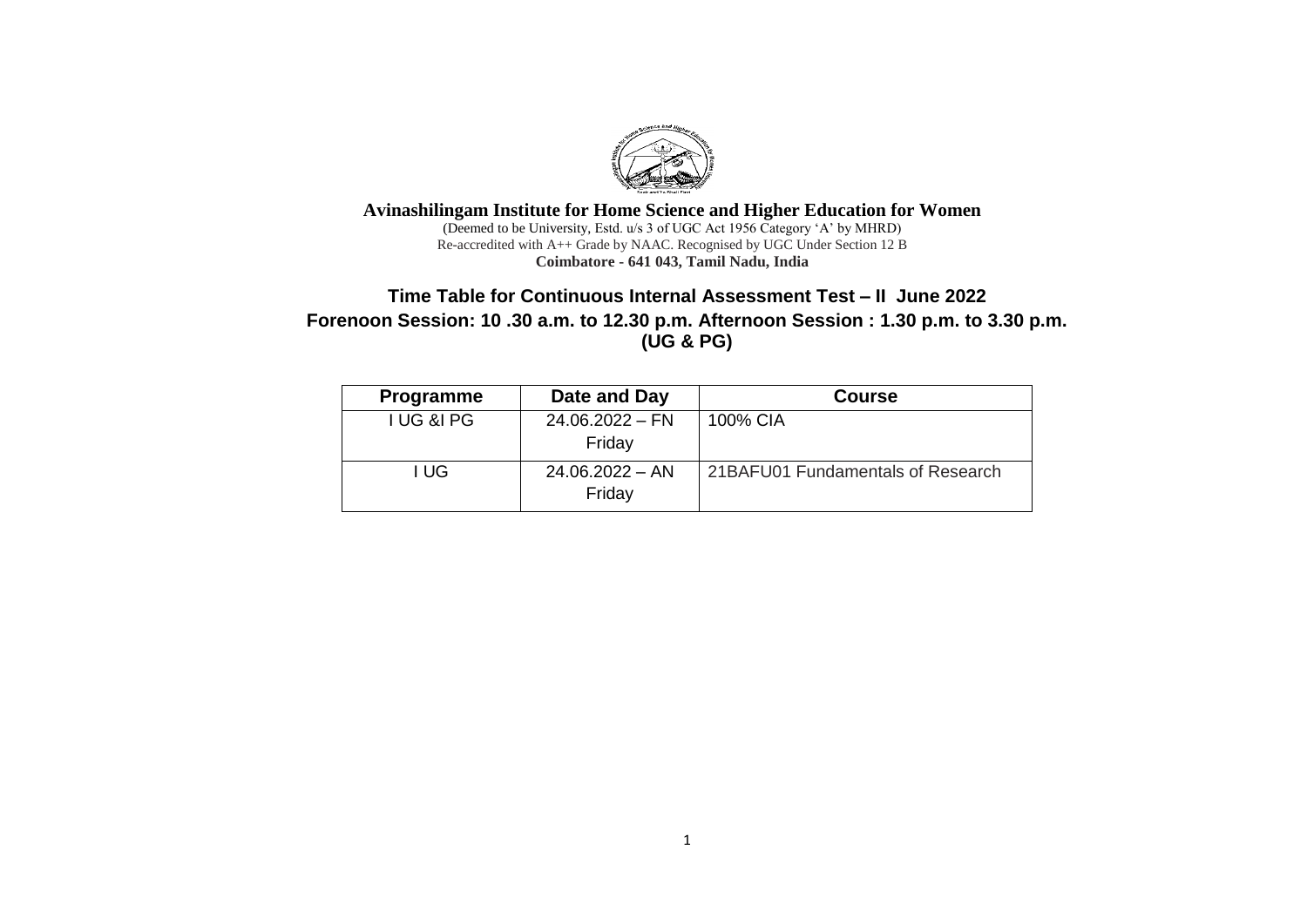

(Deemed to be University, Estd. u/s 3 of UGC Act 1956 Category 'A' by MHRD) Re-accredited with A++ Grade by NAAC. Recognised by UGC Under Section 12 B **Coimbatore - 641 043, Tamil Nadu, India**

#### **Time Table for Continuous Internal Assessment Test – II June 2022 Forenoon Session: 10.30 a.m. to 12.30 p.m. (UG & PG)**

### **Interior Design and Resource Management**

| Year  | 16.06.2022                     | 17.06.2022          | 20.06.2022        | 21.06.2022                | 22.06.2022     | 23.06.2022     |
|-------|--------------------------------|---------------------|-------------------|---------------------------|----------------|----------------|
|       | Thursday                       | Fridav              | Monday            | Tuesday                   | Wednesday      | Thursday       |
|       |                                |                     |                   |                           |                |                |
| I UG  | 21BLT002 - Tamil - Illakiam II | 21BLE002 - English  | 21BIDI02 DSE II - | 21BIDC04 Furnishings in   | 21BIDC05       | 21BIDC06       |
|       | - Ilakkanam, Ilakkia Varalaru  | Language for        | Personality       | <b>Interiors</b>          | Management for | Floriculture - |
|       | 21BLH002 - Hindi - Grammar,    | Communication - II  | Development       |                           | Modern Living  | Design and     |
|       | <b>Translation and General</b> |                     |                   |                           |                | Merchandising  |
|       | Essays                         |                     |                   |                           |                |                |
|       | 21BLF002 - Lang. French II     |                     |                   |                           |                |                |
| I PG. | 21MIRC09 Renewable Energy      | 21MIRC11 Advanced   |                   | Inter Disciplinary Course |                |                |
|       |                                | Resource Management |                   |                           |                |                |
|       |                                |                     |                   |                           |                |                |
|       |                                |                     |                   |                           |                |                |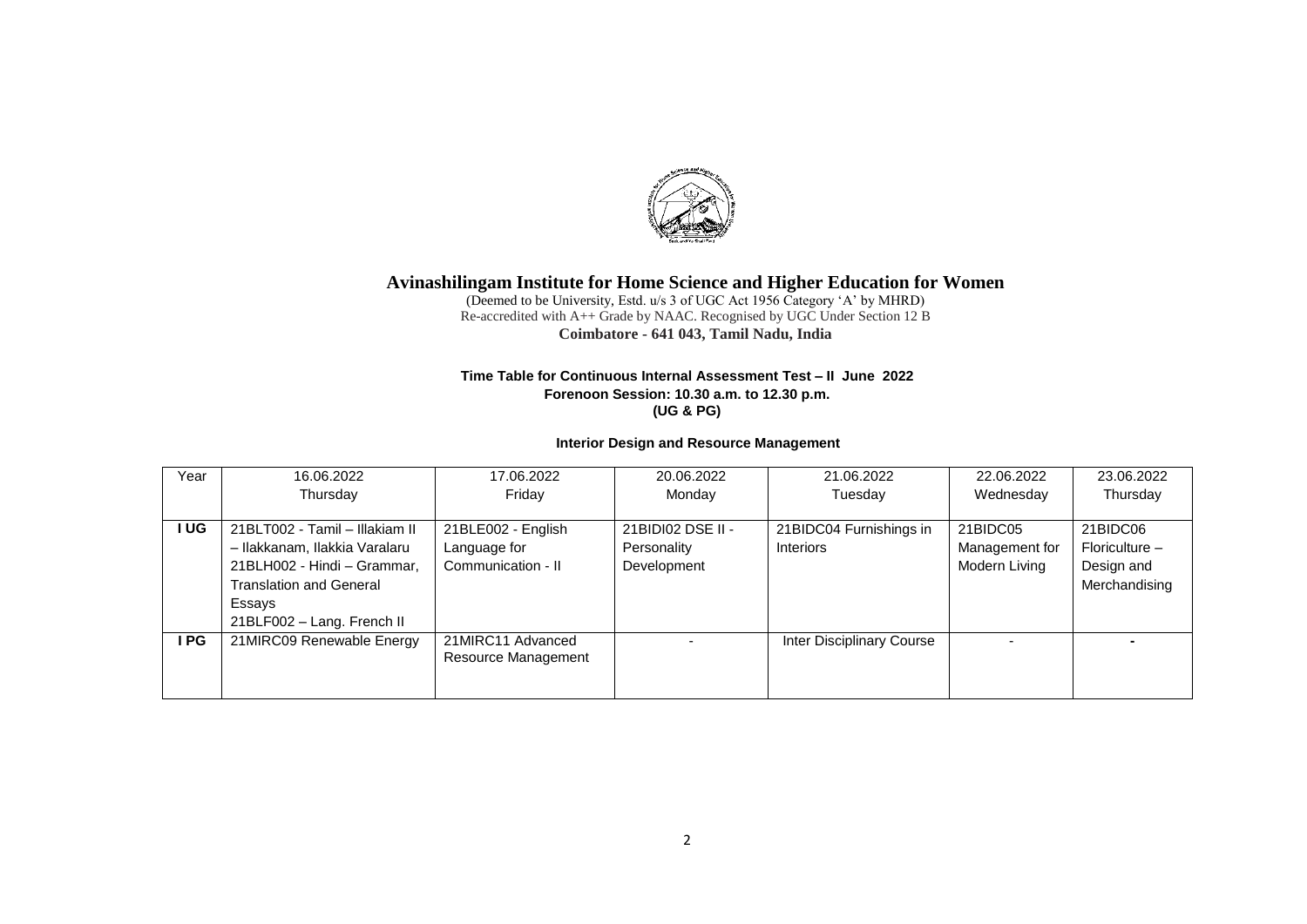

(Deemed to be University, Estd. u/s 3 of UGC Act 1956 Category 'A' by MHRD) Re-accredited with A++ Grade by NAAC. Recognised by UGC Under Section 12 B **Coimbatore - 641 043, Tamil Nadu, India**

## **Time Table for Continuous Internal Assessment Test – II June 2022**

**Forenoon Session: 10 .30 a.m. to 12.30 p.m.**

**(UG & PG) Human Development**

| Year | 16.06.2022                  | 17.06.2022                | 20.06.2022            | 21.06.2022                | 22.06.2022           |
|------|-----------------------------|---------------------------|-----------------------|---------------------------|----------------------|
|      | Thursday                    | Fridav                    | Monday                | Tuesday                   | Wednesday            |
|      |                             |                           |                       |                           |                      |
| I UG | 21BLT002 - Tamil - Illakiam | 21BLE002 English Language | 21BHDI02 DSE-II Food  | 21BHDC04 Infancy and      | 21BHDC05 Elements of |
|      | II - Ilakkanam, Ilakkia     | for Communication - II    | Service in Child Care | Toddlerhood               | Human Behaviour      |
|      | Varalaru                    |                           | Centres               |                           |                      |
|      | 21BLH002 - Hindi –          |                           |                       |                           |                      |
|      | Grammar, Translation and    |                           |                       |                           |                      |
|      | General Essays              |                           |                       |                           |                      |
|      | 21BLF002 - Lang. French II  |                           |                       |                           |                      |
| I PG | 21MHDC09 Life Span          | 21MHDC10 Essentials of    | 21MHDC11 Counselling  | Inter Disciplinary Course | 21MHDC12             |
|      | Development - II            | Human Resource            | Techniques and        |                           | Organization of ECE  |
|      | (adolescence-middle age)    | Development               | Approaches            |                           | Programme            |
|      |                             |                           |                       |                           |                      |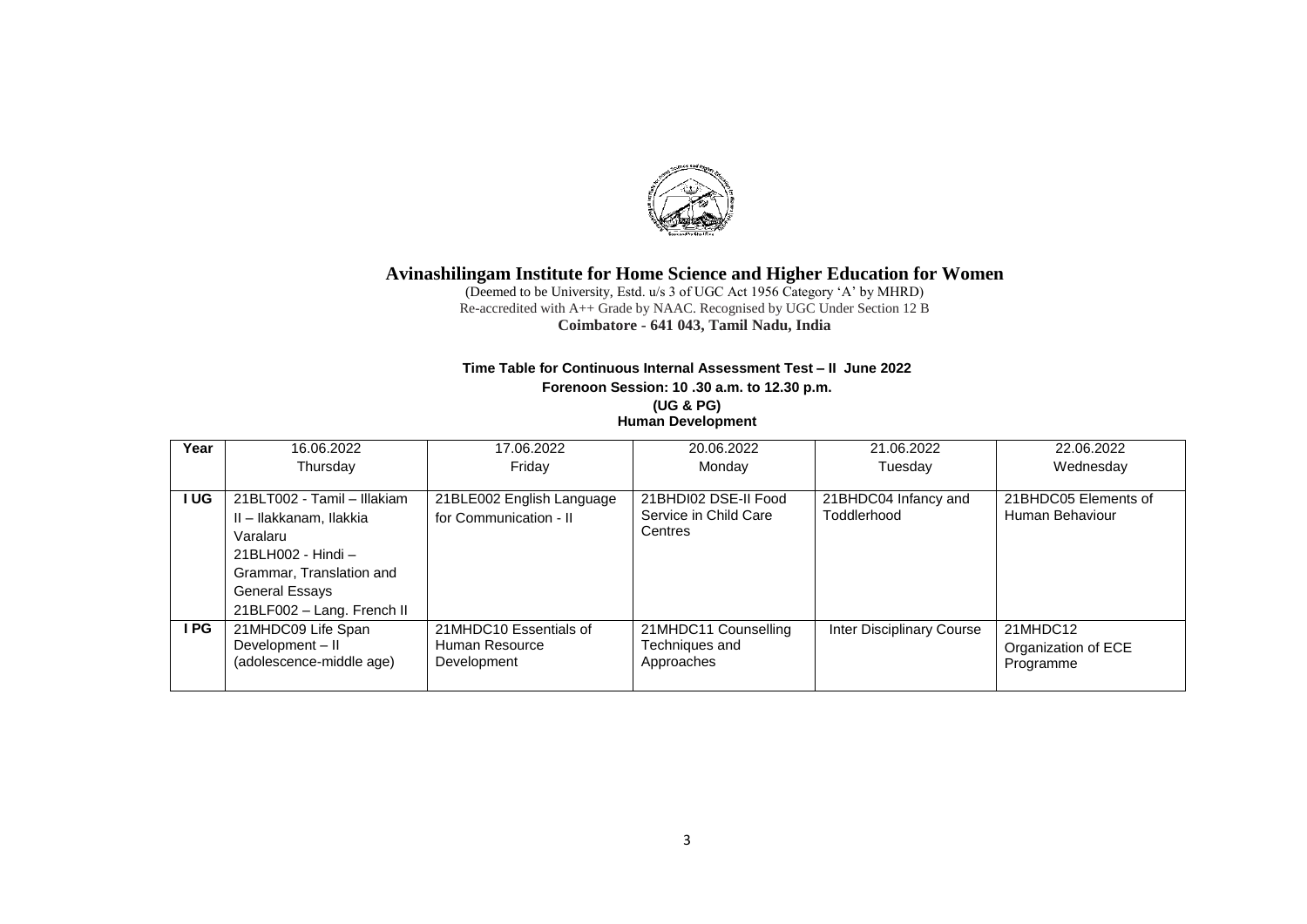

(Deemed to be University, Estd. u/s 3 of UGC Act 1956 Category 'A' by MHRD) Re-accredited with A++ Grade by NAAC. Recognised by UGC Under Section 12 B **Coimbatore - 641 043, Tamil Nadu, India**

### **Time Table for Continuous Internal Assessment Test – II June 2022 Forenoon Session: 10.30 a.m. to 12.30 p.m. (UG & PG) Food Service Management & Dietetics**

| Year | 16.06.2022                                                                                                                                                                | 17.06.2022                                             | 20.06.2022                                                                                           | 21.06.2022                            | 22.06.2022                       |
|------|---------------------------------------------------------------------------------------------------------------------------------------------------------------------------|--------------------------------------------------------|------------------------------------------------------------------------------------------------------|---------------------------------------|----------------------------------|
|      | Thursdav                                                                                                                                                                  | Fridav                                                 | Monday                                                                                               | Tuesday                               | Wednesday                        |
| I UG | 21BLT002 - Tamil -<br>Illakiam II - Ilakkanam,<br>Ilakkia Varalaru<br>21BLH002 - Hindi -<br>Grammar, Translation<br>and General Essays<br>$21BLF002 - Lang.$<br>French II | 21BLE002 English<br>Language for<br>Communication - II | 21BFDI02-DSE-II<br>Chemistry Theory for<br><b>Food Service</b><br>Management and<br><b>Dietetics</b> | 21BFDC05 Basics of<br>Food production | 21BFDC06 Operation<br>Management |
| I PG | 21MFDC08<br>Nutraceuticals and<br><b>Nutrigenomics</b>                                                                                                                    | 21MFDC09 Biochemical<br><b>Changes in Diseases</b>     | 21MFDC11 Advanced<br>Dietetics - II                                                                  | Inter Disciplinary Course             |                                  |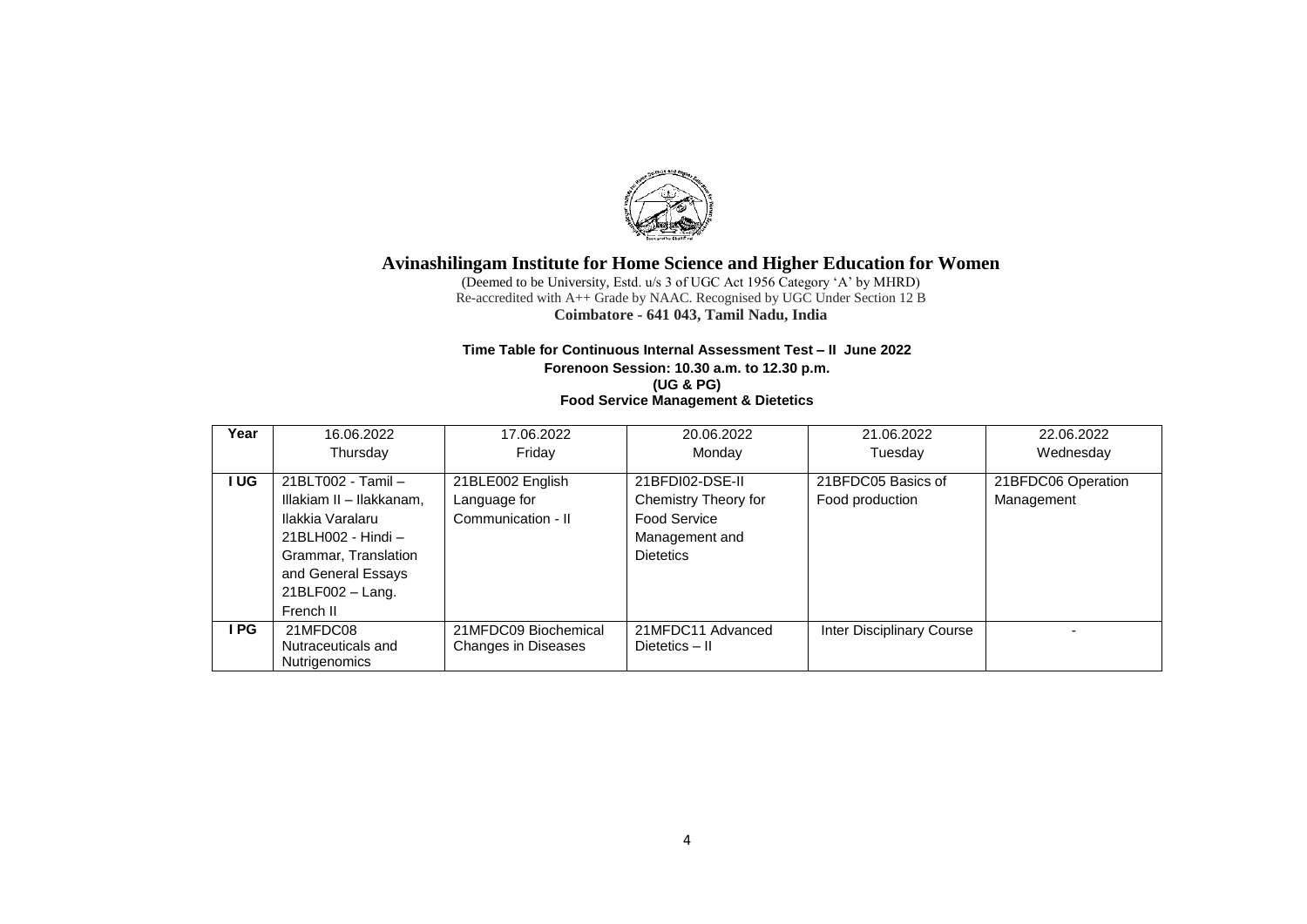

(Deemed to be University, Estd. u/s 3 of UGC Act 1956 Category 'A' by MHRD) Re-accredited with A++ Grade by NAAC. Recognised by UGC Under Section 12 B **Coimbatore - 641 043, Tamil Nadu, India**

### **Time Table for Continuous Internal Assessment Test – II June 2022 Forenoon Session: 10.30 a.m. to 12.30 p.m. (UG & PG)**

**Food Science and Nutrition**

| Year | 16.06.2022                                                                                                                                                            | 17.06.2022                                             | 20.06.2022                                                                      | 21.06.2022                          | 22.06.2022                                       |
|------|-----------------------------------------------------------------------------------------------------------------------------------------------------------------------|--------------------------------------------------------|---------------------------------------------------------------------------------|-------------------------------------|--------------------------------------------------|
|      | Thursdav                                                                                                                                                              | Fridav                                                 | Mondav                                                                          | Tuesday                             | Wednesdav                                        |
| I UG | 21BLT002 - Tamil - Illakiam II -<br>Ilakkanam, Ilakkia Varalaru<br>21BLH002 - Hindi - Grammar,<br><b>Translation and General Essays</b><br>21BLF002 - Lang. French II | 21BLE002 English<br>Language for<br>Communication - II | 21BFNI02 DSE-II<br>Chemistry Theory for<br>Food Science and<br><b>Nutrition</b> | 21BFNC04 Principles of<br>Nutrition | 21BFNC05 Food<br>Microbiology                    |
| I PG | 21MFNC08 Physiological Basis<br>for Nutrition                                                                                                                         | 21MFNC09 Advances<br>in Nutrition - II                 | 21MFNC10 Food<br>Biotechnology                                                  | Inter Disciplinary Course           | 21MFNC11 Analytical<br>Instrumentation for Foods |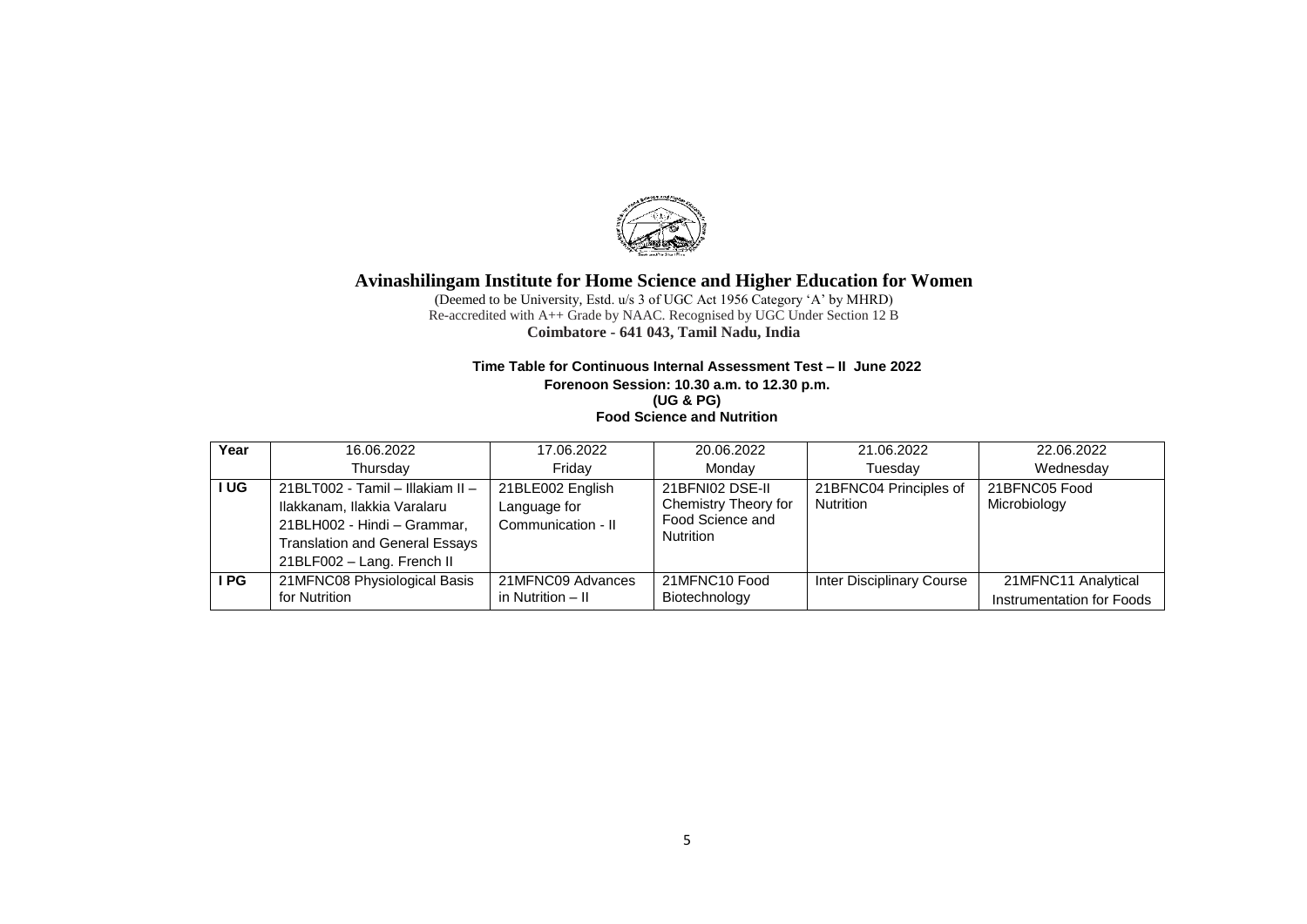

(Deemed to be University, Estd. u/s 3 of UGC Act 1956 Category 'A' by MHRD) Re-accredited with A++ Grade by NAAC. Recognised by UGC Under Section 12 B **Coimbatore - 641 043, Tamil Nadu, India**

#### **Time Table for Continuous Internal Assessment Test – II June 2022 Forenoon Session: 10.30 a.m. to 12.30 p.m. UG Rural Development and Sociology**

| Year | 16.06.2022        | 17.06.2022         | 20.06.2022  |               | 21.06.2022     | 22.06.2022             | 23.06.2022     |
|------|-------------------|--------------------|-------------|---------------|----------------|------------------------|----------------|
|      | Thursdav          | Friday             | Monday      |               | Tuesdav        | Wednesday              | Thursday       |
| UG.  | 21BRDC03 -        | 21BLE002 English   | 21BRDI02    | <b>DSE-II</b> | 21BRDC04 Rural | 21BSOC03               | 21BSOC04 Urban |
|      | Extension         | Language for       | Personality |               | Development    | <b>Rural Sociology</b> | Sociology      |
|      | Methods and       | Communication - II | Development |               | Programmes     |                        |                |
|      | Audio Visual Aids |                    |             |               |                |                        |                |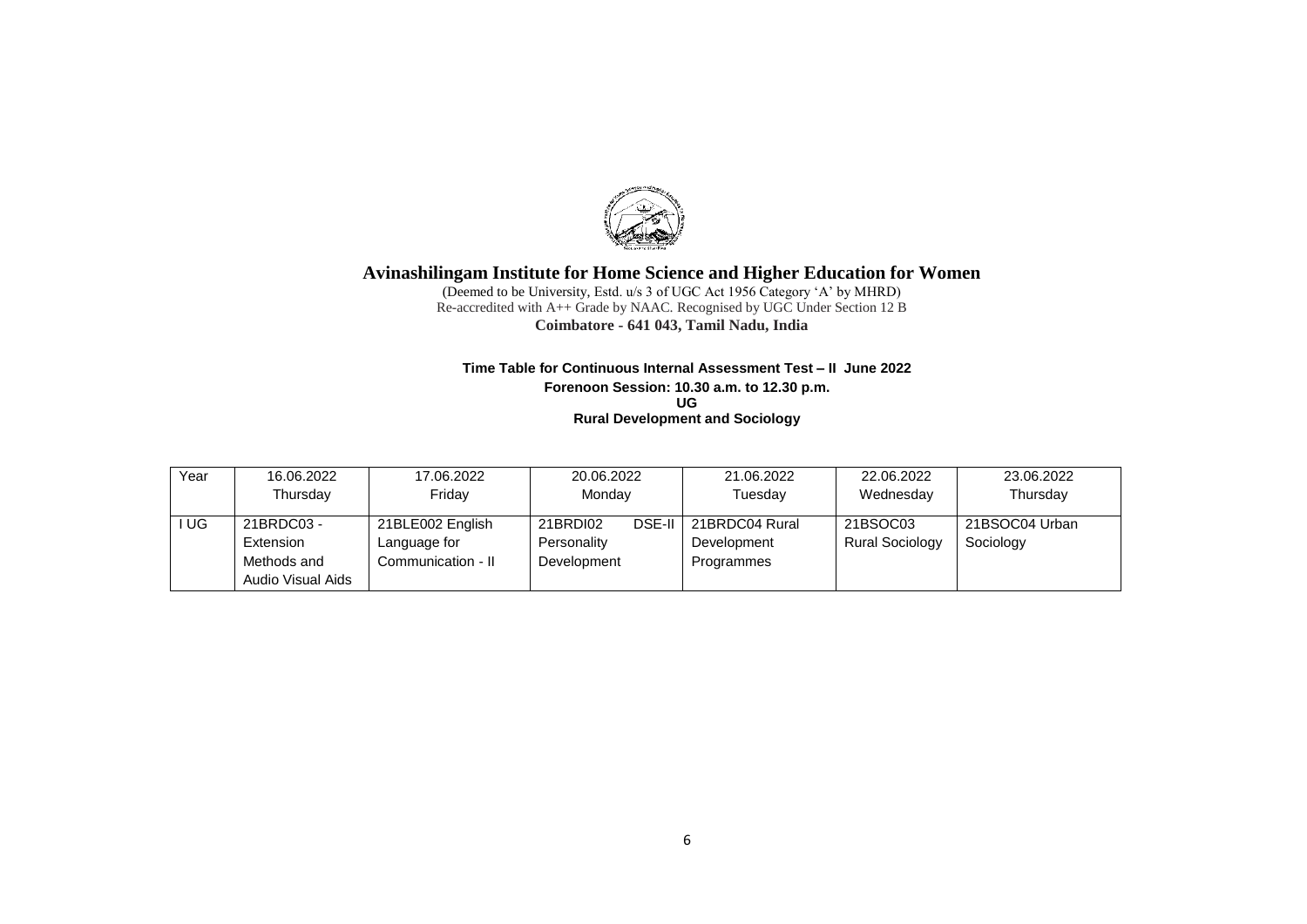

(Deemed to be University, Estd. u/s 3 of UGC Act 1956 Category 'A' by MHRD) Re-accredited with A++ Grade by NAAC. Recognised by UGC Under Section 12 B **Coimbatore - 641 043, Tamil Nadu, India**

### **Time Table for Continuous Internal Assessment Test – II June 2022 Forenoon Session: 10.30 a.m. to 12.30 p.m.**

|      | Major: Master of Social Work                              |                                      |                                                                                                                     |                              |                                                                     |  |  |  |
|------|-----------------------------------------------------------|--------------------------------------|---------------------------------------------------------------------------------------------------------------------|------------------------------|---------------------------------------------------------------------|--|--|--|
|      | 16.06.2022                                                | 17.06.2022                           | 20.06.2022                                                                                                          | 21.06.2022                   | 22.06.2022                                                          |  |  |  |
| Year | Thursday                                                  | Friday                               | Monday                                                                                                              | Tuesday                      | Wednesday                                                           |  |  |  |
| I PG | 21MSWC08 Community<br>Organization                        | 21MSWC10 Counselling<br>and Guidance | 21MSWC11 Specialisation I<br>11A - Labour Welfare<br>11B - Medical Social Work<br>11C - Rural Community Development | Inter Disciplinary<br>Course | 21MSWC12 Social<br>Work for Persons with<br>Disability (Self study) |  |  |  |
|      |                                                           |                                      | <b>Major: Extension And Communication</b>                                                                           |                              |                                                                     |  |  |  |
| I PG | 21MEXC09 Methods and<br>Applications in Rural<br>Planning | 21MEXC10 Group<br>Dynamics           | 21MEXC11 Development Communication                                                                                  | Inter Disciplinary<br>Course |                                                                     |  |  |  |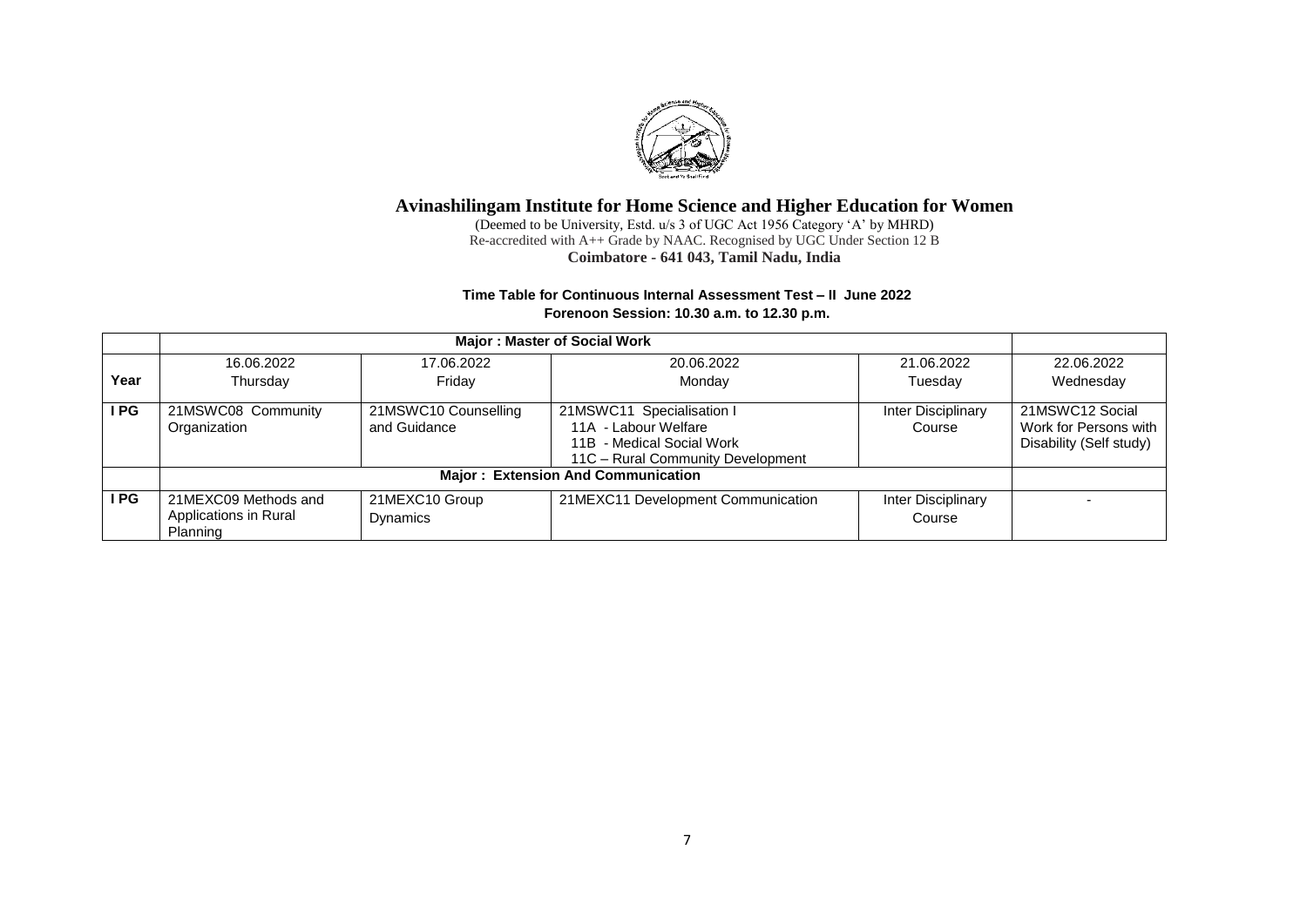

(Deemed to be University, Estd. u/s 3 of UGC Act 1956 Category 'A' by MHRD) Re-accredited with A++ Grade by NAAC. Recognised by UGC Under Section 12 B **Coimbatore - 641 043, Tamil Nadu, India**

#### **Time Table for Continuous Internal Assessment Test – II June 2022 Forenoon Session: 10.30 a.m. to 12.30 p.m. (UG & PG) Textiles and Apparel Designing**

| Year                                                | 16.06.2022<br>Thursday                                                                                                                                                   | 17.06.2022<br>Fridav                                            | 20.06.2022<br>Monday                                         | 21.06.2022<br>Tuesday         | 22.06.2022<br>Wednesday          |
|-----------------------------------------------------|--------------------------------------------------------------------------------------------------------------------------------------------------------------------------|-----------------------------------------------------------------|--------------------------------------------------------------|-------------------------------|----------------------------------|
| l UG                                                | 21BLT002 - Tamil - Illakiam II<br>- Ilakkanam, Ilakkia Varalaru<br>21BLH002 - Hindi -<br>Grammar, Translation and<br><b>General Essays</b><br>21BCF002 - Comm. French II | 21BLE002 English<br>Language for<br>Communication - II          | 21BTDI02 DSE-II Chemistry<br>Theory for Textile and Clothing | 21BTDC05 Sewing<br>Technology | 21BTDC06 Fashion<br>Concepts     |
| I PG (TFA)                                          | 21MTFC07 Knitting<br>Technology                                                                                                                                          | 21MTFC08 Technical<br>Textiles                                  | 21MTFC09 Sustainable Textiles<br>and Fashion                 | Inter Disciplinary Course     | 21MTFC10 Textile<br>Management   |
| $\overline{\mathsf{IPG}}$ (Bio-<br><b>Textiles)</b> | 21MBXC07 Functional<br>Textiles                                                                                                                                          | 21MBXC08 Textile<br>Processing and<br><b>Effluent Treatment</b> | 21MBXC09 Quality Control                                     | Inter Disciplinary Course     | 21MBXC10 Textile<br>Microbiology |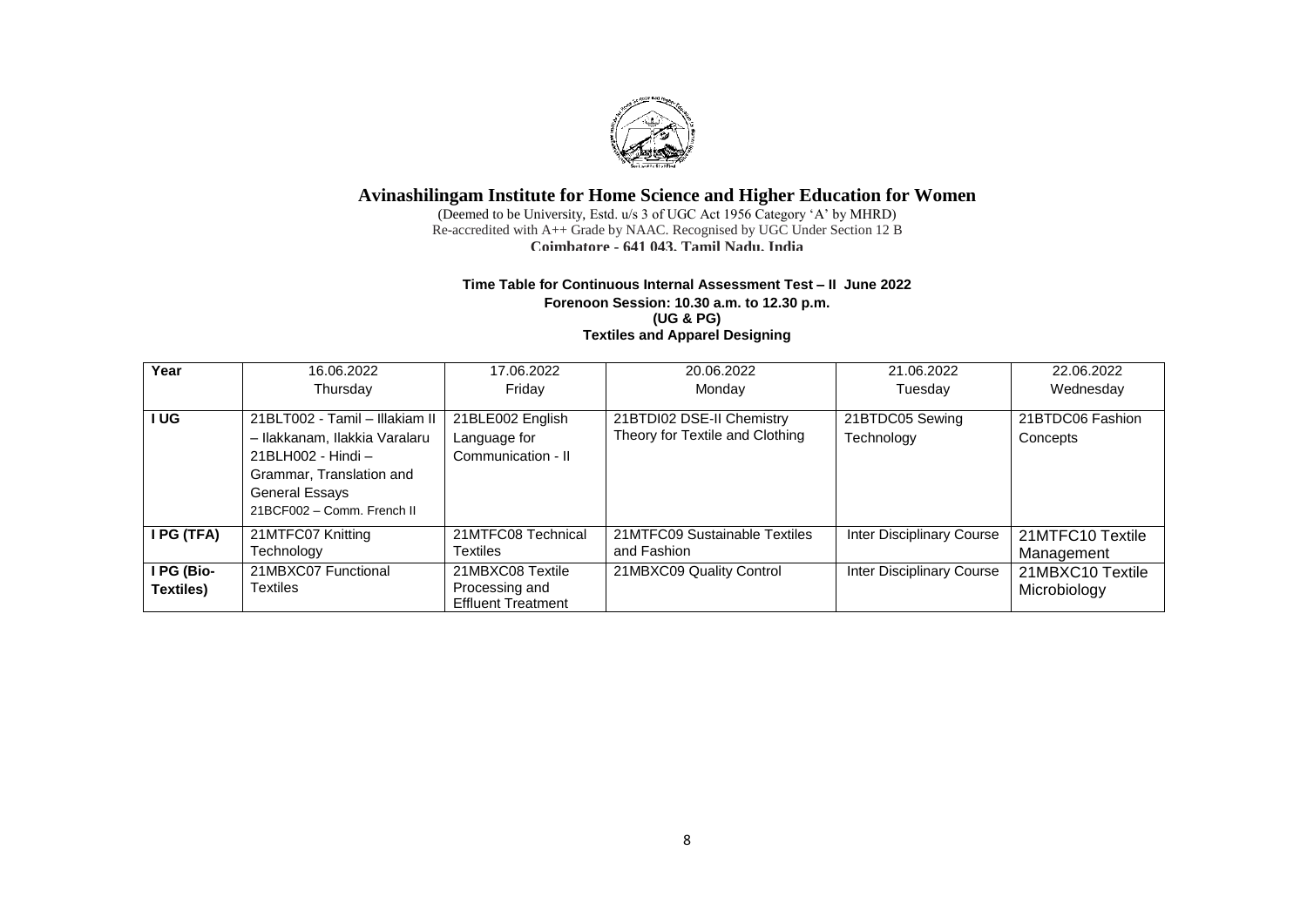

(Deemed to be University, Estd. u/s 3 of UGC Act 1956 Category 'A' by MHRD) Re-accredited with A++ Grade by NAAC. Recognised by UGC Under Section 12 B **Coimbatore - 641 043, Tamil Nadu, India**

### **Time Table for Continuous Internal Assessment Test – II June 2022 Forenoon Session: 10.30 a.m. to 12.30 p.m.**

**UG & PG Biochemistry & Biotechnology**

| Year                      | 16.06.2022                                                 | 17.06.2022                                                                           | 20.06.2022                                                                      | 21.06.2022                   | 22.06.2022          |
|---------------------------|------------------------------------------------------------|--------------------------------------------------------------------------------------|---------------------------------------------------------------------------------|------------------------------|---------------------|
|                           | Thursday                                                   | Monday<br>Friday                                                                     |                                                                                 | Tuesday                      | Wednesday           |
| I UG                      | 21BBCC03 -<br>Techniques in<br>Biochemistry                | 21BLE002 - English<br>Language for<br>Communication - II                             | 21BBCC04 Chemistry of<br>21BBCI03 DSE-II<br>Physics for Biochemistry<br>Protein |                              | 21BBTC03 Biophysics |
| I PG<br>(BC)              | 21MBCC08 Concepts<br>of Bioinformatics for<br>Biochemistry | 21MBCC10 Diagnostic<br>21MBCC09<br>Genetics and<br>Biochemistry<br>Molecular Biology |                                                                                 | Inter Disciplinary<br>Course |                     |
| I PG (BT)                 | 21MBTC08 Animal<br>Biotechnology                           | 21MBTC09<br><b>Bioinformatics</b>                                                    | 21MBTC10 Recombinant<br>DNA Technology                                          | Inter Disciplinary<br>Course |                     |
| I PG (Bio<br>informatics) | 21MBIC08 Perl and<br>Python                                | 21MBIC09<br>Structural<br>Bioinformatics and<br>R Programming                        | 21MBIC10 OMICs<br>Technologies                                                  | Inter Disciplinary<br>Course |                     |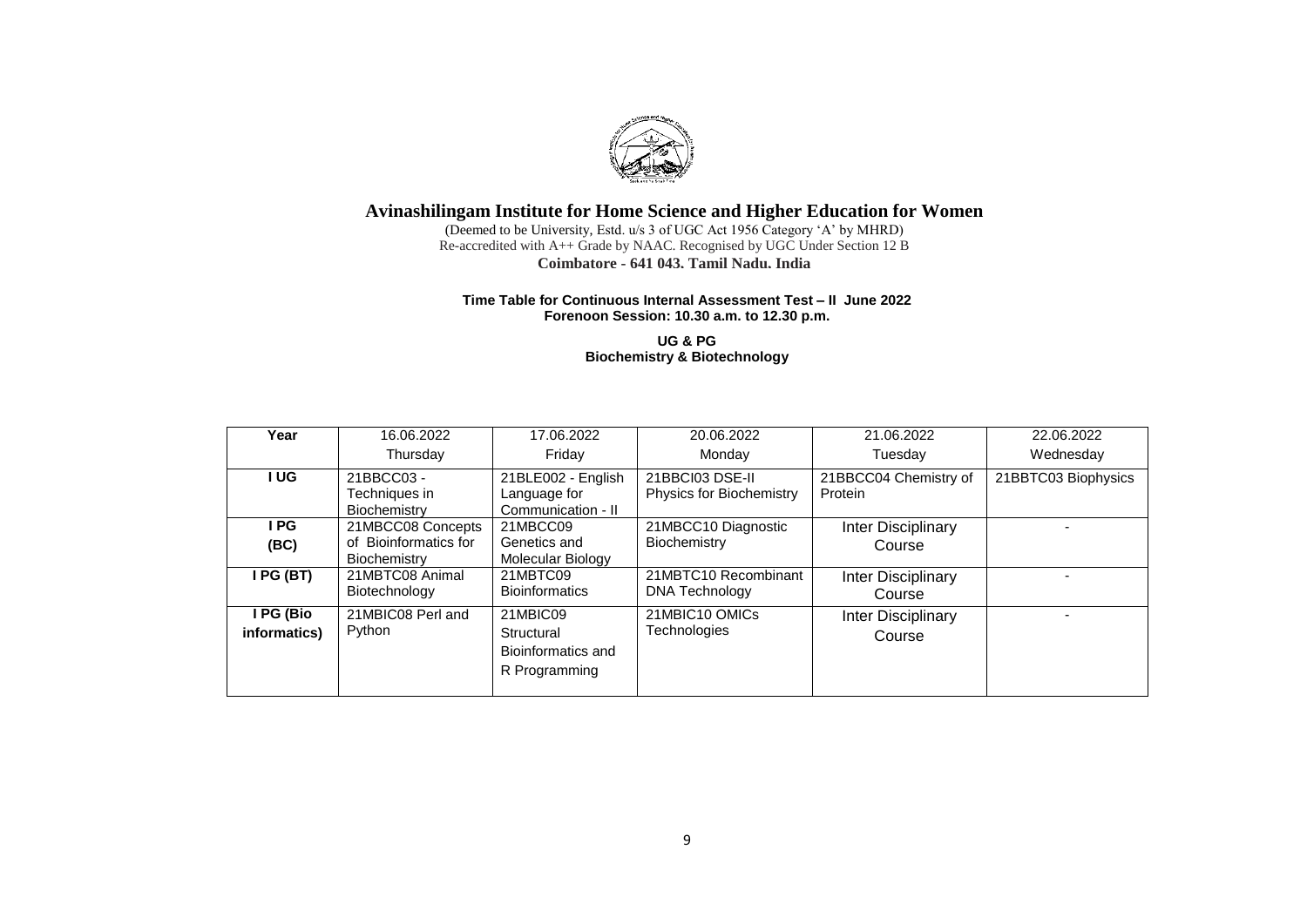

(Deemed to be University, Estd. u/s 3 of UGC Act 1956 Category 'A' by MHRD) Re-accredited with A++ Grade by NAAC. Recognised by UGC Under Section 12 B **Coimbatore - 641 043, Tamil Nadu, India**

#### **Time Table for Continuous Internal Assessment Test – II June 2022 Forenoon Session: 10 .30 a.m. to 12.30 p.m. UG & PG Chemistry**

| Year  | 16.06.2022                                                                                                                                                              | 17.06.2022                                             | 20.06.2022                                                       | 21.06.2022                                                    | 22.06.2022                                    |
|-------|-------------------------------------------------------------------------------------------------------------------------------------------------------------------------|--------------------------------------------------------|------------------------------------------------------------------|---------------------------------------------------------------|-----------------------------------------------|
|       | Thursday                                                                                                                                                                | Fridav                                                 | Monday                                                           | Tuesday                                                       | Wednesday                                     |
| I UG  | 21BLT002 - Tamil -<br>Illakiam II - Ilakkanam,<br>Ilakkia Varalaru<br>21BLH002 - Hindi -<br>Grammar, Translation<br>and General Essays<br>21BLF002 - Lang.<br>French II | 21BLE002 English<br>Language for<br>Communication - II | 21BCHI03 DSE-II<br><b>Classical Mathematics</b><br>(Mathematics) | 21BCHC04 Basics<br>Concepts of Chemistry<br>$\qquad \qquad -$ | 21BCHC05 Basics Concepts of<br>Chemistry - II |
| I PG. | 21MCHC07 Organic<br>Chemistry-II                                                                                                                                        | 21MCHC08 InOrganic<br>Chemistry-II                     | 21MCHC09 Physical<br>Chemistry - II                              | Inter Disciplinary<br>Course                                  |                                               |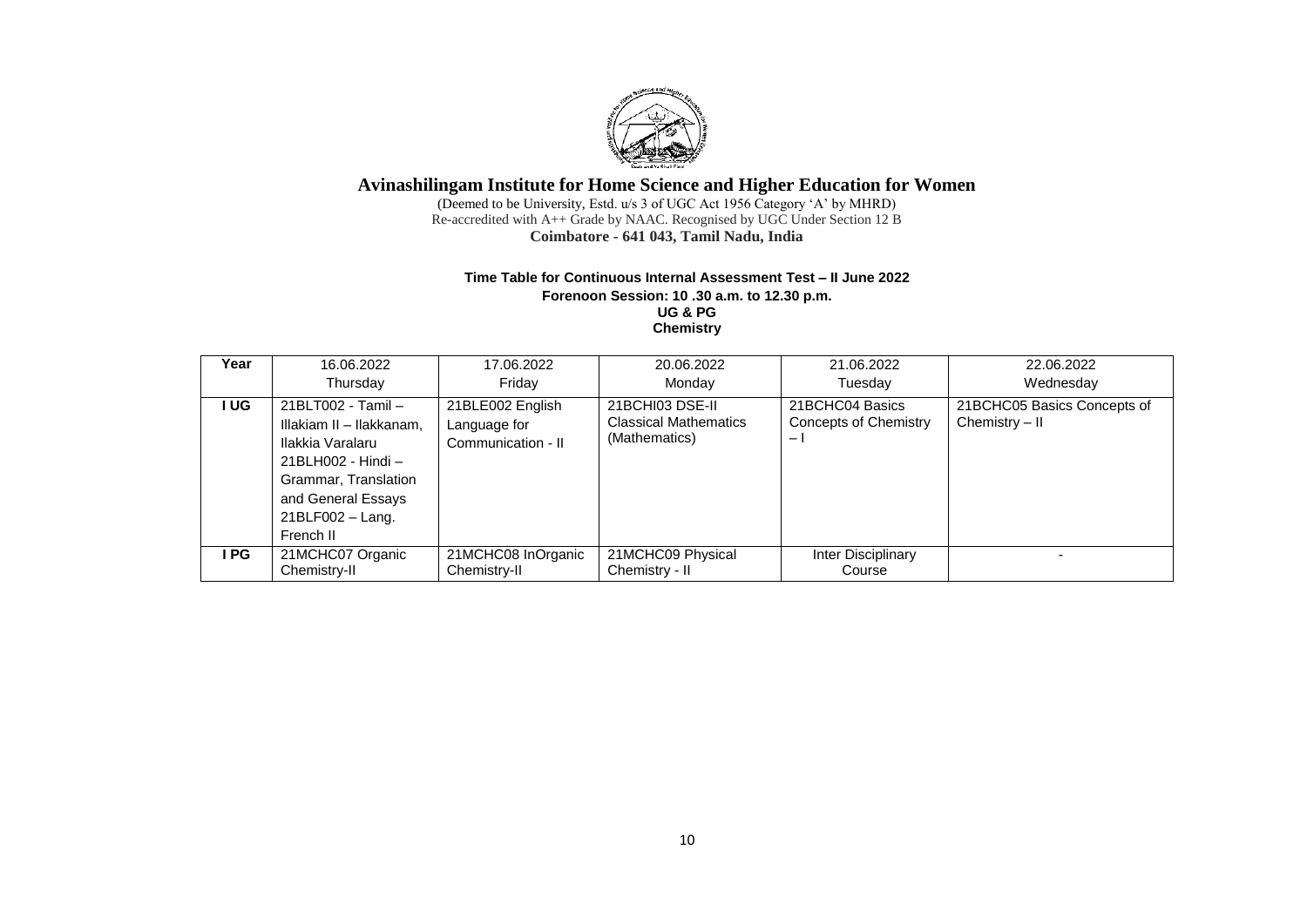

(Deemed to be University, Estd. u/s 3 of UGC Act 1956 Category 'A' by MHRD) Re-accredited with A++ Grade by NAAC. Recognised by UGC Under Section 12 B **Coimbatore - 641 043, Tamil Nadu, India**

### **Time Table for Continuous Internal Assessment Test – II June 2022 Forenoon Session: 10 .30 a.m. to 12.30 p.m. UG & PG**

**Physics**

| Year | 16.06.2022<br>Thursday                                 | 17.06.2022<br>Friday                     | 20.06.2022<br>Monday                                    | 21.06.2022<br>Tuesday           | 22.06.2022<br>Wednesday             |
|------|--------------------------------------------------------|------------------------------------------|---------------------------------------------------------|---------------------------------|-------------------------------------|
|      |                                                        |                                          |                                                         |                                 |                                     |
| I UG | 21BLT002 - Tamil - Illakiam<br>II - Ilakkanam, Ilakkia | 21BLE002 English<br>Language for         | 21BPHI02 DSE-II<br>Mathematics II                       | 21BPHC04 Mechanics<br>and Sound | 21BPHC05 Optics                     |
|      | Varalaru<br>21BLH002 - Hindi -                         | Communication - II                       |                                                         |                                 |                                     |
|      | Grammar, Translation and                               |                                          |                                                         |                                 |                                     |
|      | General Essays<br>21BLF002 - Lang. French II           |                                          |                                                         |                                 |                                     |
| I PG | 21MPHC07<br><b>Quantum Mechanics I</b>                 | 21MPHC08 Statistical<br><b>Mechanics</b> | 21MPHC09 Advanced<br><b>Condensed Matter</b><br>Physics | Inter Disciplinary Course       | 21MPHC10 Mathematical<br>Physics II |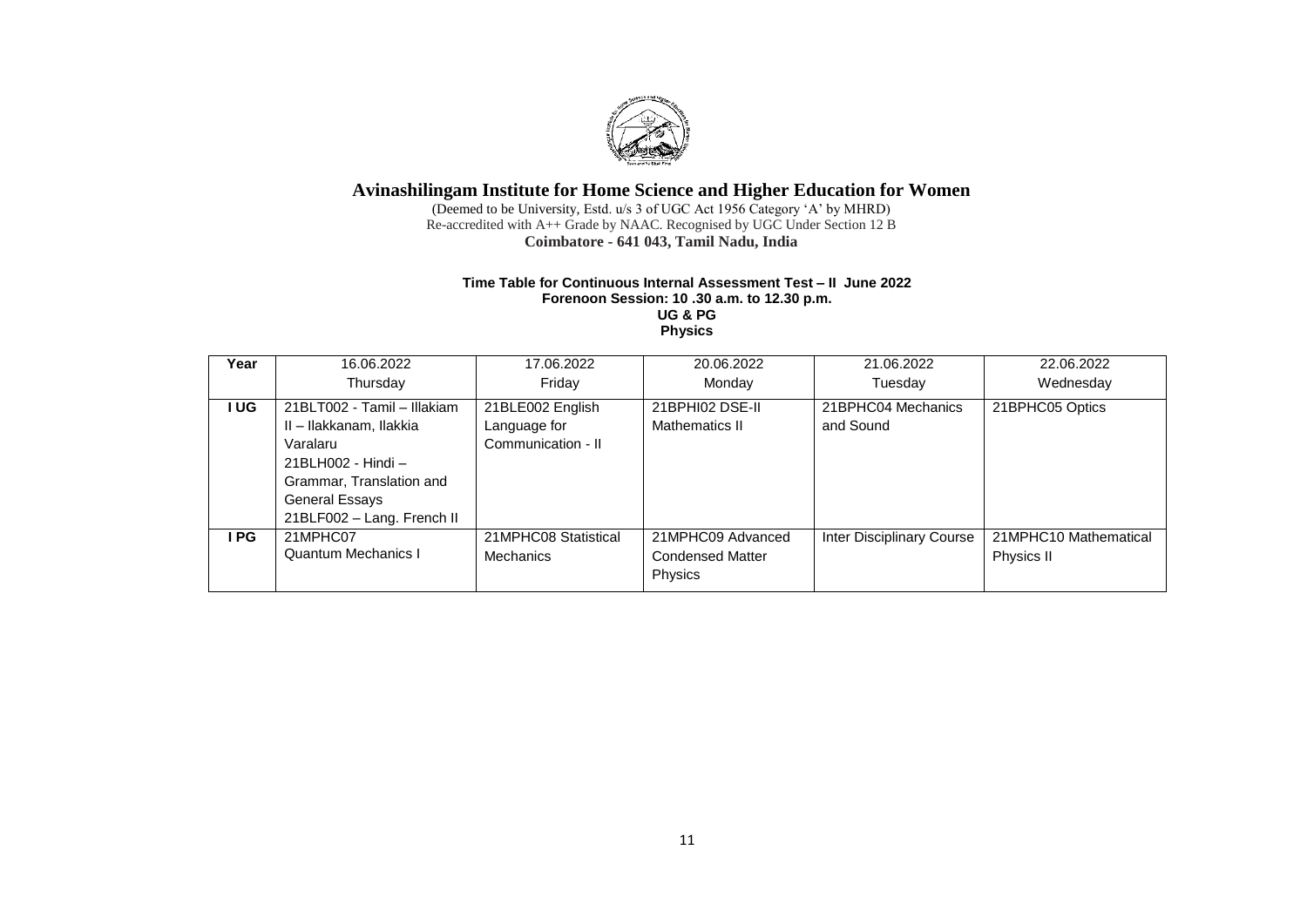

(Deemed to be University, Estd. u/s 3 of UGC Act 1956 Category 'A' by MHRD) Re-accredited with A++ Grade by NAAC. Recognised by UGC Under Section 12 B **Coimbatore - 641 043, Tamil Nadu, India**

### **Time Table for Continuous Internal Assessment Test – II June 2022**

**Forenoon Session: 10 .30 a.m. to 12.30 noon**

**UG & PG**

**Mathematics** 

| Year       | 16.06.2022                                                                                                                                                              | 17.06.2022                                             | 20.06.2022                                        | 21.06.2022                               | 22.06.2022                                      | 23.06.2022                         | 24.06.2022                     |
|------------|-------------------------------------------------------------------------------------------------------------------------------------------------------------------------|--------------------------------------------------------|---------------------------------------------------|------------------------------------------|-------------------------------------------------|------------------------------------|--------------------------------|
|            | Thursday                                                                                                                                                                | Fridav                                                 | Mondav                                            | Tuesday                                  | Wednesday                                       | Thursdav                           | Friday                         |
| <b>IUG</b> | 21BLT002 - Tamil - Illakiam II<br>- Ilakkanam, Ilakkia Varalaru<br>21BLH002 - Hindi - Grammar.<br><b>Translation and General</b><br>Essays<br>21BLF002 - Lang.French II | 21BLE002 English<br>Language for<br>Communication - II | 21BMAI02 DSE II - Mathematical<br>Statistics - II | 21BMAC04 Integral<br>and Vector Calculus | 21BMAC05 Trigonometry<br>and Laplace Transforms | 21BMAC06 Differential<br>Equations |                                |
| I PG       | 21MMAC08 Advanced<br>Algebra II                                                                                                                                         | 21MMAC09 Real<br>Analysis II                           | 21MMAC10 Partial Differential<br>Equations        | Inter Disciplinary<br>Course             | 21MMAC11<br><b>Mathematical Statistics-II</b>   | 21MMAC12 Topology -                | 21MMAC13 Advanced<br>Mechanics |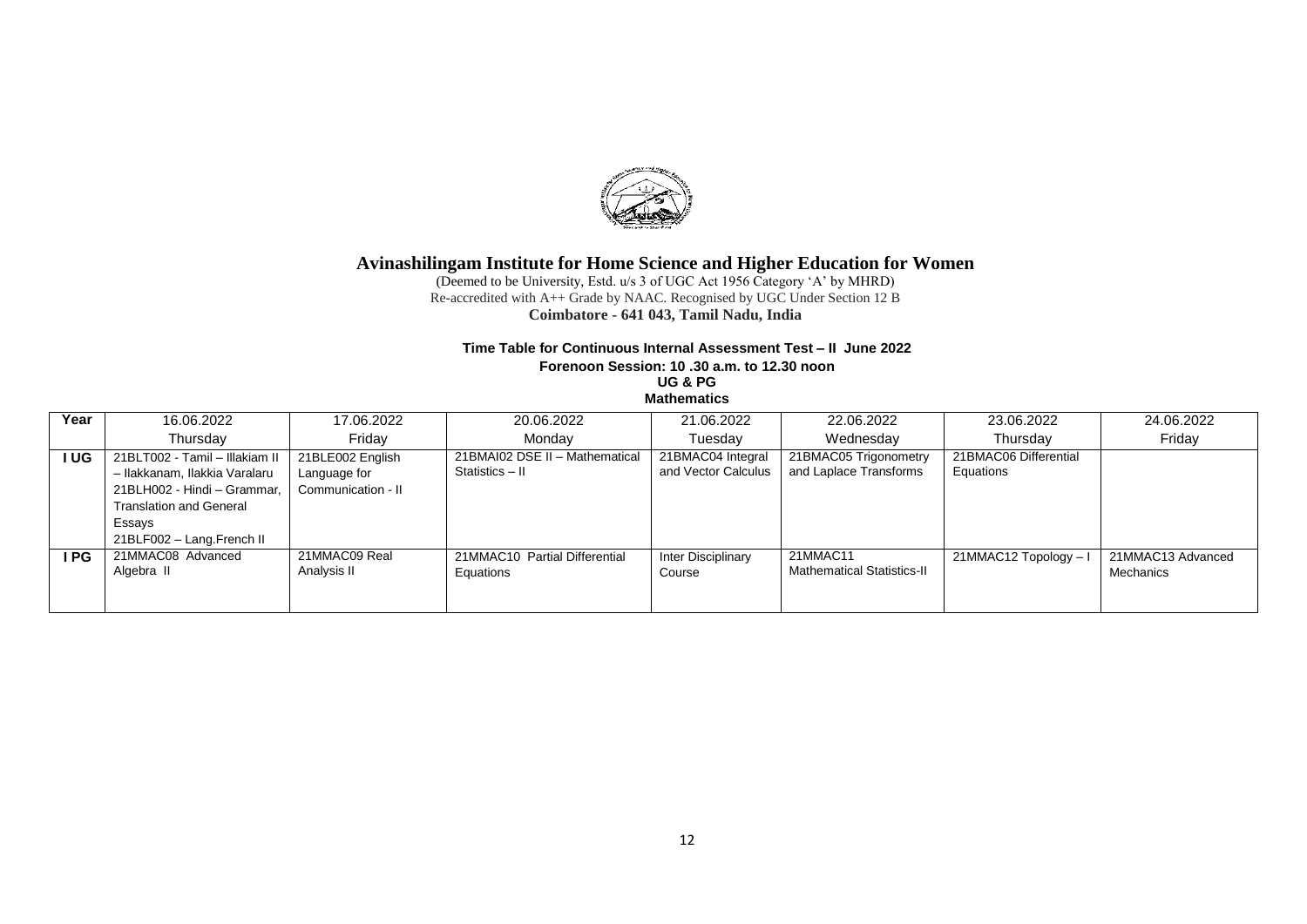

(Deemed to be University, Estd. u/s 3 of UGC Act 1956 Category 'A' by MHRD) Re-accredited with A++ Grade by NAAC. Recognised by UGC Under Section 12 B **Coimbatore - 641 043, Tamil Nadu, India**

#### **Time Table for Continuous Internal Assessment Test – II June 2022 Forenoon Session: 10.30 a.m. to 12.30 p.m. UG & PG Botany**

| Year | 16.06.2022               | 17.06.2022         | 20.06.2022                | 21.06.2022                | 22.06.2022      |
|------|--------------------------|--------------------|---------------------------|---------------------------|-----------------|
|      | Thursday                 | Fridav             | Monday                    | Tuesday                   | Wednesday       |
| UG   | 21BLT002 - Tamil -       | 21BLE002 English   | 21BBOI03 DSE-II           | 21BBOC04 Bryophyta and    | 21BBOC05        |
|      | Illakiam II - Ilakkanam. | Language for       | Developmental Zoology and | Pteridophyta              | Gymnosperms and |
|      | Ilakkia Varalaru         | Communication - II | Animal Physiology         |                           | Palaeobotany    |
|      | 21BLH002 - Hindi -       |                    |                           |                           |                 |
|      | Grammar, Translation     |                    |                           |                           |                 |
|      | and General Essays       |                    |                           |                           |                 |
|      | 21BLF002 - Lang.         |                    |                           |                           |                 |
|      | French II                |                    |                           |                           |                 |
| ∣ PG | 21MBOC08 Embryology      | 21MBOC09 Taxonomy  | 21MBOC10 Cell and         | Inter Disciplinary Course | 21MBOC11 Plant  |
|      | of Angiosperms           | of Angiosperms and | Molecular Biology         |                           | Physiology      |
|      |                          | Economic Botany    |                           |                           |                 |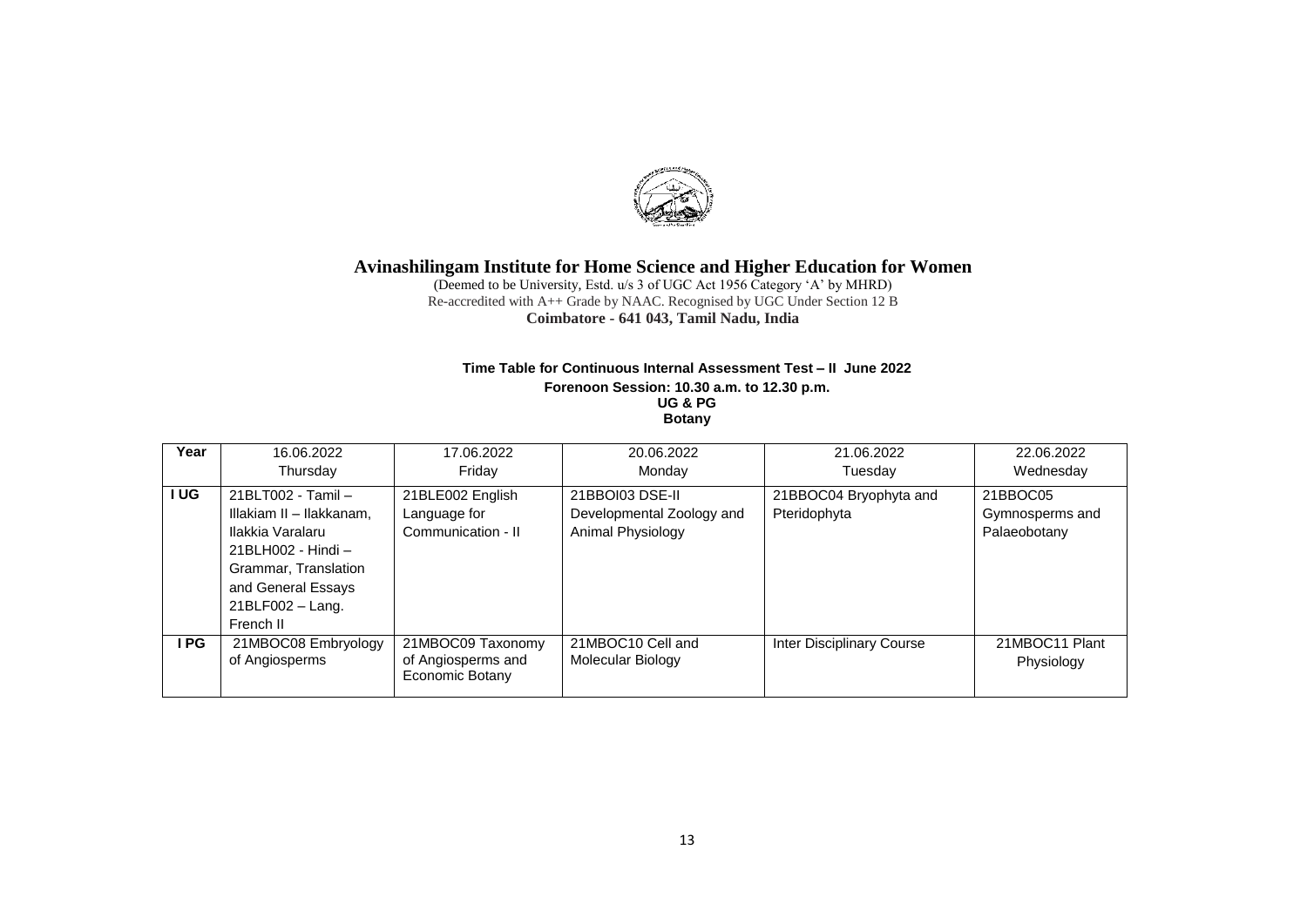

(Deemed to be University, Estd. u/s 3 of UGC Act 1956 Category 'A' by MHRD) Re-accredited with A++ Grade by NAAC. Recognised by UGC Under Section 12 B **Coimbatore - 641 043, Tamil Nadu, India**

#### **Time Table for Continuous Internal Assessment Test – II June 2022 Forenoon Session: 10.30 a.m. to 12.30 p.m. UG & PG**

**Zoology**

| Year | 16.06.2022                                                                                                                                                                       | 17.06.2022                                             | 20.06.2022                        | 21.06.2022                | 22.06.2022                        |
|------|----------------------------------------------------------------------------------------------------------------------------------------------------------------------------------|--------------------------------------------------------|-----------------------------------|---------------------------|-----------------------------------|
|      | Thursday                                                                                                                                                                         | Fridav                                                 | Monday                            | Tuesday                   | Wednesday                         |
| I UG | 21BLT002 - Tamil - Illakiam<br>II - Ilakkanam, Ilakkia<br>Varalaru<br>21BLH002 - Hindi -<br>Grammar, Translation and<br><b>General Essays</b><br>$21BLF002 - Lang.$<br>French II | 21BLE002 English<br>Language for<br>Communication - II |                                   | 21BZOC04 Chordata I       | 21BZOC05<br>Chordata II           |
| I PG | 21MZOC07 Biochemistry                                                                                                                                                            | 21MZOC08 Animal<br>Physiology and<br>Endocrinology     | 21MZOCO9<br>Developmental Zoology | Inter Disciplinary Course | 21MZOC10<br><b>Bioinformatics</b> |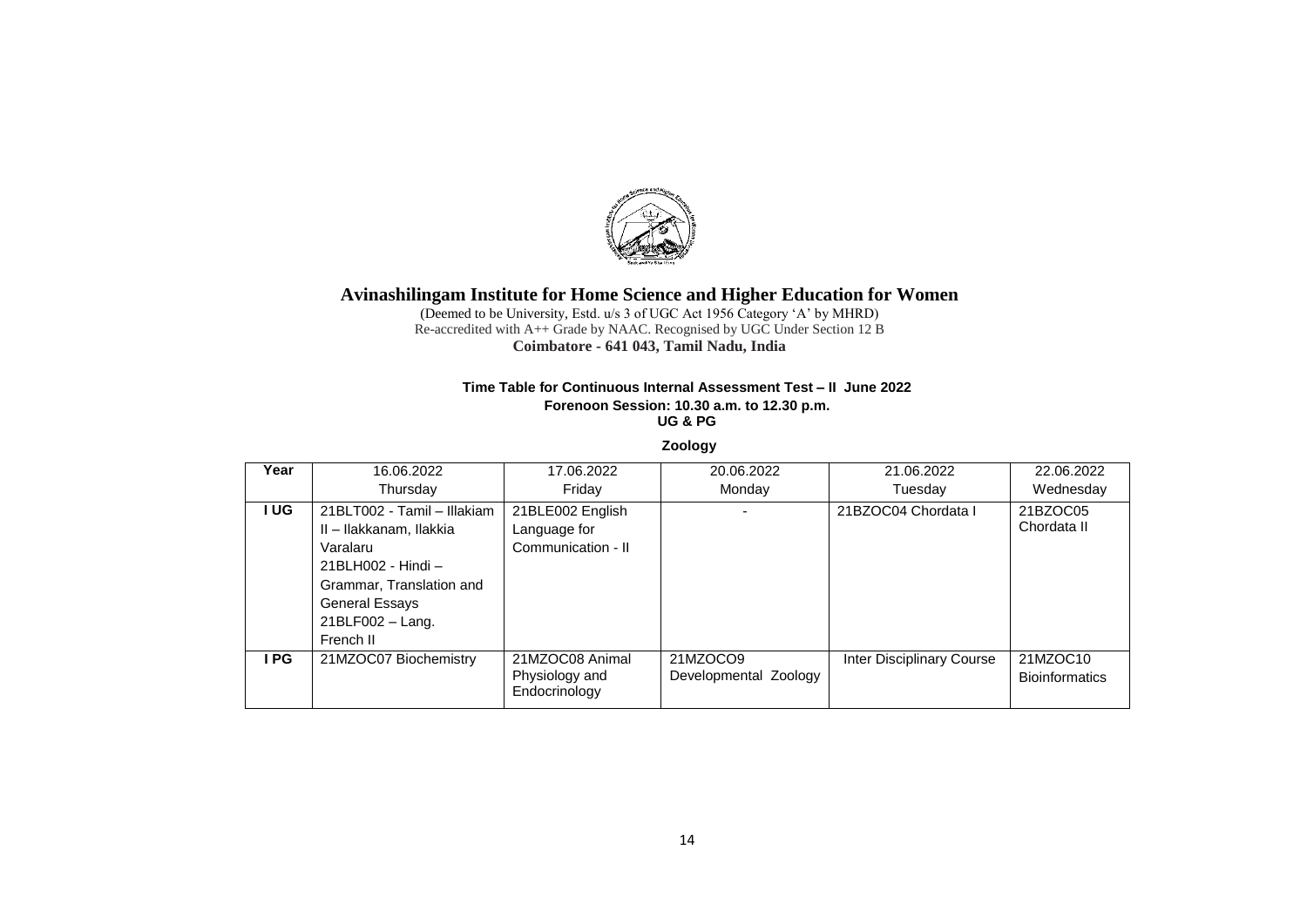

(Deemed to be University, Estd. u/s 3 of UGC Act 1956 Category 'A' by MHRD) Re-accredited with A++ Grade by NAAC. Recognised by UGC Under Section 12 B **Coimbatore - 641 043, Tamil Nadu, India**

### **Time Table for Continuous Internal Assessment Test – II June 2022 Forenoon Session: 10.30 a.m. to 12.30 p.m. UG & PG Computer Science**

| Year       | 16.06.2022           | 17.06.2022                | 20.06.2022                | 21.06.2022         | 22.06.2022            | 23.06.2022         |
|------------|----------------------|---------------------------|---------------------------|--------------------|-----------------------|--------------------|
|            | Thursday             | Friday                    | Monday                    | Tuesday            | Wednesday             | Thursday           |
| <b>IUG</b> | 21BLT002 - Tamil -   | 21BLE002 English          | $21BCS102$ DSE - II       | 21BCSC05 Computer  | 21BCSC06 Internet and | 21BCSC07           |
|            | Illakiam II –        | Language for              | Programming Interactivity | Architecture       | E-Commerce            | Programming in C++ |
|            | Ilakkanam, Ilakkia   | Communication - II        |                           |                    |                       |                    |
|            | Varalaru             |                           |                           |                    |                       |                    |
|            | $21BLH002 - Hindi -$ |                           |                           |                    |                       |                    |
|            | Grammar, Translation |                           |                           |                    |                       |                    |
|            | and General Essays   |                           |                           |                    |                       |                    |
|            | 21BCF002 - Comm.     |                           |                           |                    |                       |                    |
|            | French II            |                           |                           |                    |                       |                    |
| I PG       | 21MCSC08 Data        | 21MCSC09 Software         | 21MCSC10 Cyber Security   | Inter Disciplinary | 21MCSC11 Artificial   |                    |
|            | Mining and           | <b>Project Management</b> |                           | Course             | Intelligence          |                    |
|            | Warehousing          |                           |                           |                    |                       |                    |
|            |                      |                           |                           |                    |                       |                    |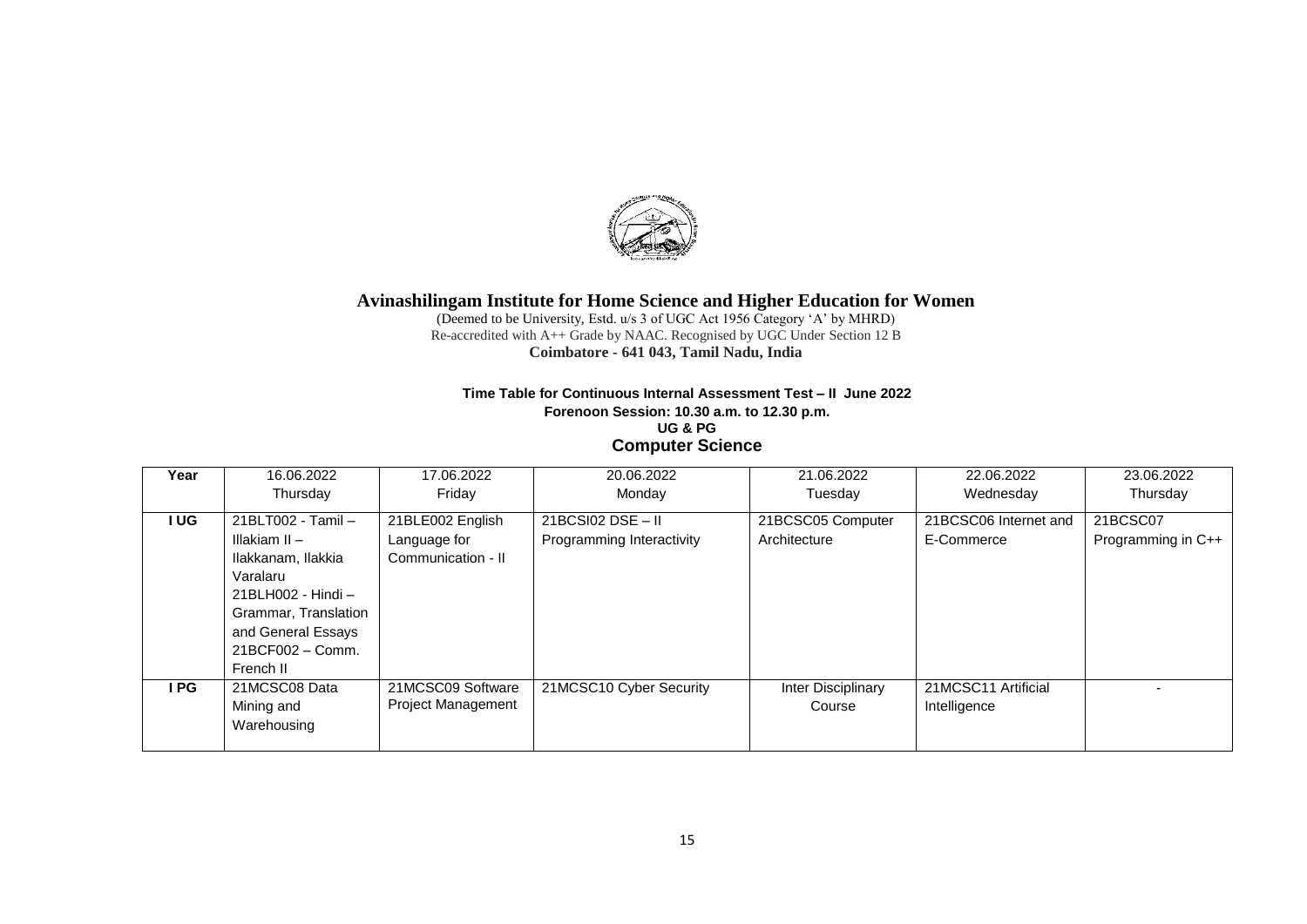

(Deemed to be University, Estd. u/s 3 of UGC Act 1956 Category 'A' by MHRD) Re-accredited with A++ Grade by NAAC. Recognised by UGC Under Section 12 B **Coimbatore - 641 043, Tamil Nadu, India**

### **Time Table for Continuous Internal Assessment Test – II June 2022 Forenoon Session: 10.30 a.m. to 12.30 p.m.**

# **Computer Applications**

| Year  | 16.06.2022                                 | 17.06.2022           | 20.06.2022                    | 21.06.2022                | 22.06.2022                     | 23.06.2022            |
|-------|--------------------------------------------|----------------------|-------------------------------|---------------------------|--------------------------------|-----------------------|
|       | Thursday                                   | Fridav               | Monday                        | Tuesday                   | Wednesday                      | Thursday              |
| I UG  | 21BLT002 - Tamil - Illakiam II             | 21BLE002 English     | 21BCAI02 DSE - II             | 21BCAC05 Data             | 21BCAC06 Object                |                       |
|       | - Ilakkanam, Ilakkia Varalaru              | Language for         | Principles of Accountancy     | Structures and Algorithms | <b>Oriented Programming</b>    |                       |
|       | 21BLH002 - Hindi - Grammar,                | Communication -      |                               |                           | with $C++$                     |                       |
|       | <b>Translation and General</b>             | Ш                    |                               |                           |                                |                       |
|       | Essays                                     |                      |                               |                           |                                |                       |
|       | 21BCF002 - Comm.French II                  |                      |                               |                           |                                |                       |
| I PG. | 21MCAC08 Optimization<br><b>Techniques</b> | 21MCAC09<br>Software | 21MCAC10 Operating<br>Systems | Inter Disciplinary Course | 21MCAC11<br>Data Communication | 21MCAC12 Data Science |
|       |                                            | Engineering          |                               |                           | and Networks                   |                       |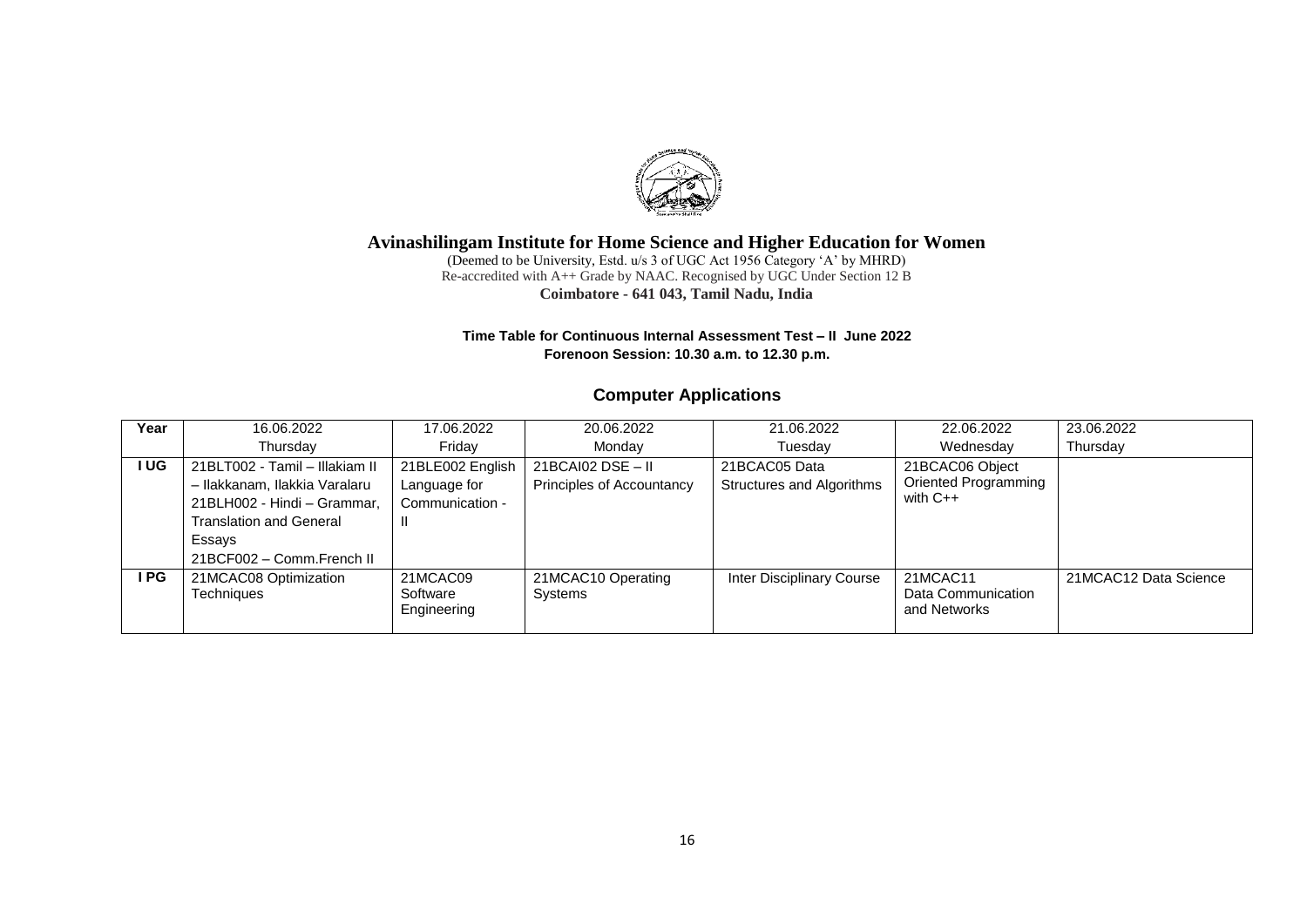

(Deemed to be University, Estd. u/s 3 of UGC Act 1956 Category 'A' by MHRD) Re-accredited with A++ Grade by NAAC. Recognised by UGC Under Section 12 B **Coimbatore - 641 043, Tamil Nadu, India**

#### **Time Table for Continuous Internal Assessment Test – II June 2022 Forenoon Session: 10.30 a.m. to 12.30 p.m.**

**UG & PG Psychology**

| Year | 16.06.2022                                         | 17.06.2022                         |                                         | 20.06.2022                                      | 21.06.2022                | 22.06.2022                                                |            |                                                                 |
|------|----------------------------------------------------|------------------------------------|-----------------------------------------|-------------------------------------------------|---------------------------|-----------------------------------------------------------|------------|-----------------------------------------------------------------|
|      | Thursday                                           | Friday                             |                                         | Monday                                          | Tuesday                   | Wednesday                                                 |            |                                                                 |
| I UG | 21BLT002 - Tamil - Illakiam                        | 21BLE002 English Language          |                                         | 21BPSI02 DSE-II                                 | 21BPSC03 Cognitive        | 21BPSC04 Developmental                                    |            |                                                                 |
|      | II - Ilakkanam, Ilakkia                            | for Communication - II             | Interior Decoration                     |                                                 | <b>Processes</b>          | Psychology                                                |            |                                                                 |
|      | Varalaru                                           |                                    |                                         |                                                 |                           |                                                           |            |                                                                 |
|      | 21BLH002 - Hindi -                                 |                                    |                                         |                                                 |                           |                                                           |            |                                                                 |
|      | Grammar, Translation and                           |                                    |                                         |                                                 |                           |                                                           |            |                                                                 |
|      | <b>General Essays</b>                              |                                    |                                         |                                                 |                           |                                                           |            |                                                                 |
|      | 21BLF002 - Lang.French II                          |                                    |                                         |                                                 |                           |                                                           |            |                                                                 |
|      |                                                    |                                    |                                         | <b>Applied Psychology / Clinical Psychology</b> |                           |                                                           |            |                                                                 |
|      | 16.06.2022                                         | 17.06.2022                         |                                         | 20.06.2022                                      | 21.06.2022                | 22.06.2022                                                |            | 23.06.2022                                                      |
|      | Thursday                                           | Friday                             |                                         | Monday                                          | Tuesday                   | Wednesday                                                 |            | Thursday                                                        |
|      |                                                    |                                    |                                         |                                                 |                           |                                                           |            |                                                                 |
| I PG | 21MAPC06 / 21MCPC06<br><b>Personality Theories</b> | 21MAPC07/21MCPC07<br>Psychotherapy | 21MAPC08/21MCPC08<br>Psychopathology-II |                                                 | Inter Disciplinary Course | 21MAPC09 / 21MCPC09<br>Experimental Design in<br>Research | Psychology | 21MAPC10 Sports<br>Psychology (Self study)<br>21MCPC10 Forensic |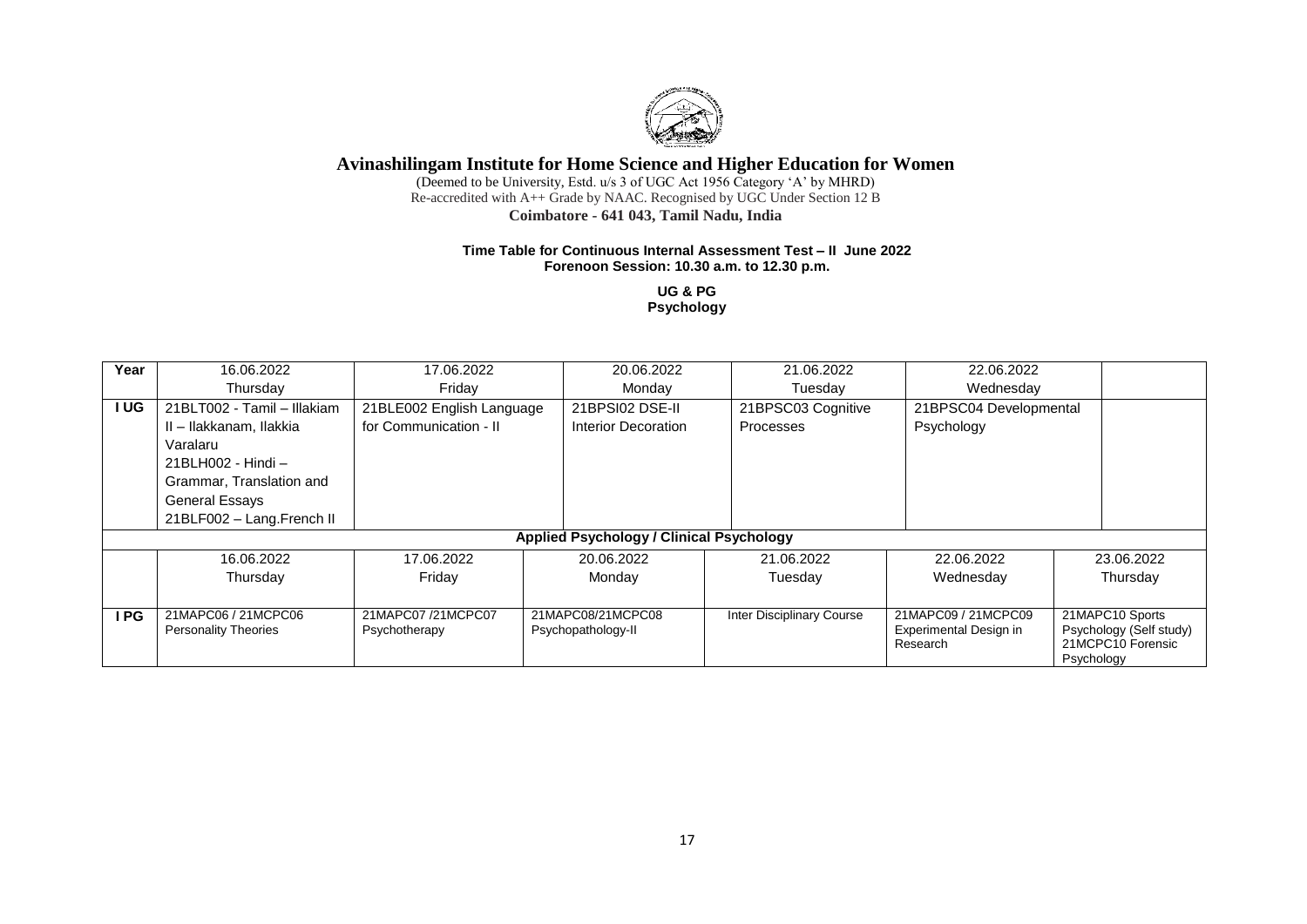

(Deemed to be University, Estd. u/s 3 of UGC Act 1956 Category 'A' by MHRD) Re-accredited with A++ Grade by NAAC. Recognised by UGC Under Section 12 B **Coimbatore - 641 043, Tamil Nadu, India**

#### **Time Table for Continuous Internal Assessment Test – II June 2022 Forenoon Session: 10.30 a.m. to 12.30 p.m.**

**(UG and PG) Tamil**

| Year | 16.06.2022                                                                                                                                                       | 17.06.2022                                             | 20.06.2022                                       | 21.06.2022                               | 22.06.2022                                    | 23.06.2022                                                 |
|------|------------------------------------------------------------------------------------------------------------------------------------------------------------------|--------------------------------------------------------|--------------------------------------------------|------------------------------------------|-----------------------------------------------|------------------------------------------------------------|
|      | Thursday                                                                                                                                                         | Friday                                                 | Monday                                           | Tuesday                                  | Wednesday                                     | Thursday                                                   |
| I UG | 21BLT002 - Tamil - Illakiam II<br>- Ilakkanam, Ilakkia Varalaru<br>21BLH002 - Hindi - Grammar,<br>Translation and General<br>Essays<br>21BLF002 - Lang.French II | 21BLE002 English<br>Language for<br>Communication - II | $21BTM102 - DSE - II$<br><b>Basic Statistics</b> | 21BTMC04<br>Illakanam - 2 Nannul<br>Soll | 21BTMC05<br>Illakiyam - 2 Bakthi<br>ilakkiyam | 21BTMC06 -<br>Illakanam $-2$<br>Sirukathaiyum<br>Pudinamum |
| I PG | 21MTMC07 Kappiam-<br>Manimegalai                                                                                                                                 | 21MTMC08 Tholkappiyam<br>- Sollathikaram               | 21MTMC09-<br>Mozhipeyarpiyal                     | Inter Disciplinary Course                | 21MTMC10<br>Illakkiathiranaivu                |                                                            |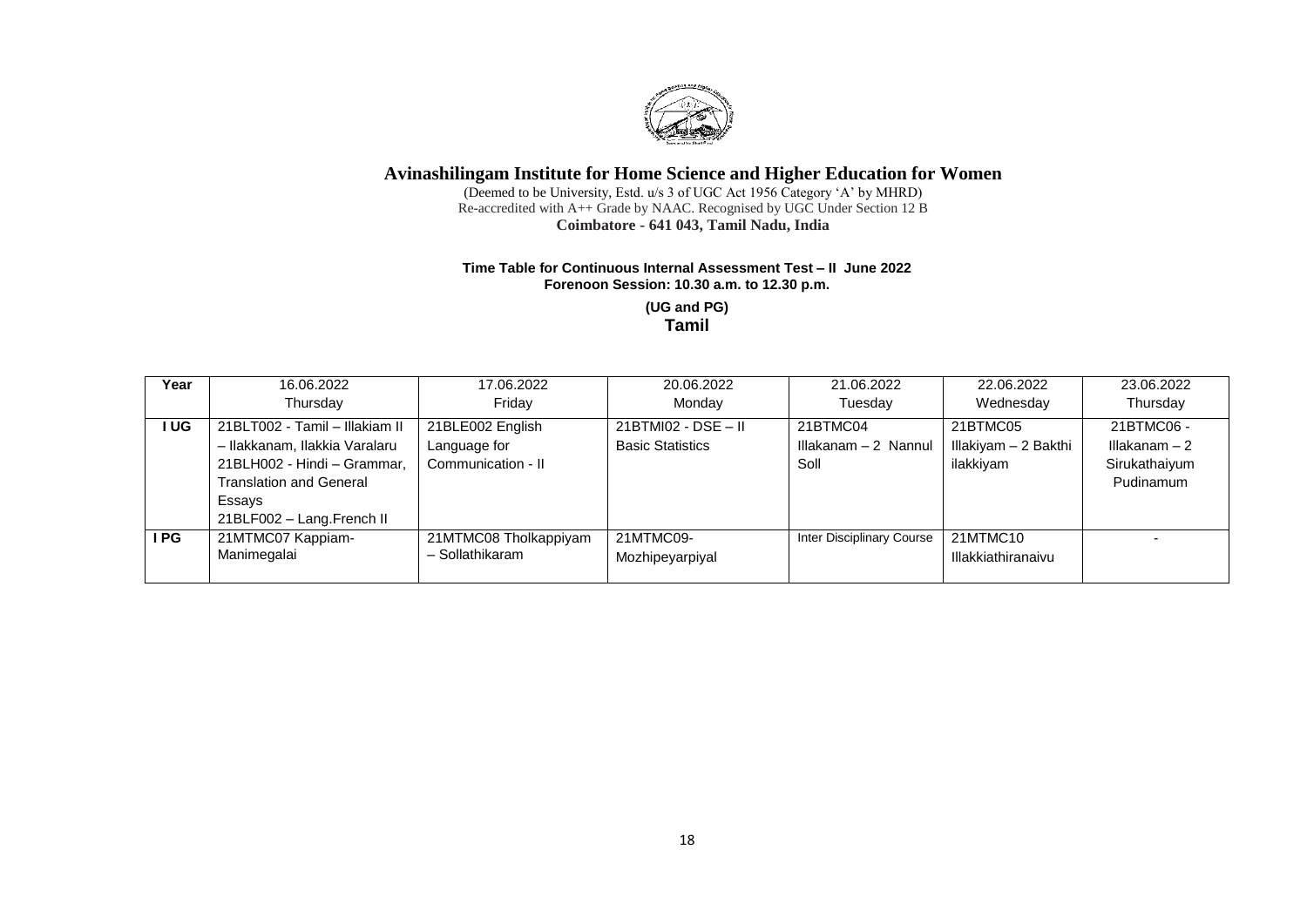

(Deemed to be University, Estd. u/s 3 of UGC Act 1956 Category 'A' by MHRD) Re-accredited with A++ Grade by NAAC. Recognised by UGC Under Section 12 B **Coimbatore - 641 043, Tamil Nadu, India**

### **Time Table for Continuous Internal Assessment Test – II June 2022 Forenoon Session: 10.30 a.m. to 12.30 p.m.**

### **(UG and PG) Music**

| Year  | 16.06.2022                                                                                                                                                           | 17.06.2022                                          | 20.06.2022                                    | 21.06.2022                   | 22.06.2022                                                                                |
|-------|----------------------------------------------------------------------------------------------------------------------------------------------------------------------|-----------------------------------------------------|-----------------------------------------------|------------------------------|-------------------------------------------------------------------------------------------|
|       | Thursday                                                                                                                                                             | Fridav                                              | Monday                                        | Tuesday                      | Wednesday                                                                                 |
| I UG. | 21BLT002 - Tamil - Illakiam<br>II - Ilakkanam, Ilakkia<br>Varalaru<br>21BLH002 - Hindi -<br>Grammar, Translation and<br>General Essays<br>21BLF002 - Lang. French II | 21BLE002 English Language<br>for Communication - II | 21BMUI02 DSE-II<br>Personality<br>Development | 21BMUC04 Musical<br>Forms    |                                                                                           |
| I PG  | 21MMUC07 History of Indian<br>Music-II                                                                                                                               | 21MMUC08 Research<br>Methodology in Music           | 21MMUC09 Operas and<br>Dance Dramas           | Inter Disciplinary<br>Course | 21MMUC10 Hindusthani Music<br>and its Musical Forms and<br>Basics of Western Music Theory |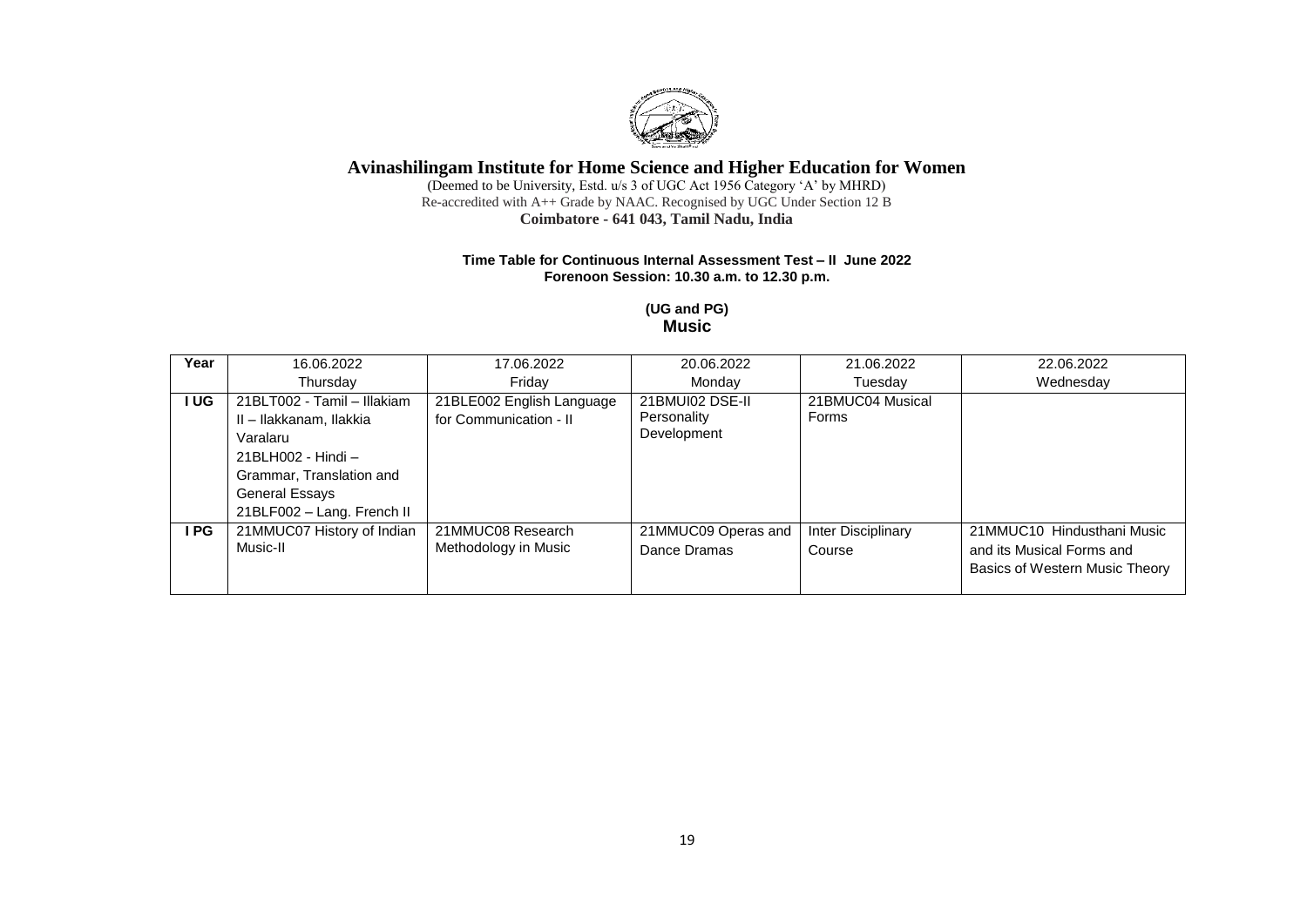

(Deemed to be University, Estd. u/s 3 of UGC Act 1956 Category 'A' by MHRD) Re-accredited with A++ Grade by NAAC. Recognised by UGC Under Section 12 B **Coimbatore - 641 043, Tamil Nadu, India**

### **Time Table for Continuous Internal Assessment Test – II June 2022**

**Forenoon Session: 10.30 a.m. to 12.30 p.m. (UG and PG) Economics**

| Year | 16.06.2022                                                                                                                                                               | 17.06.2022                                                   | 20.06.2022                                  | 21.06.2022                     | 22.06.2022                      | 23.06.2022                      |
|------|--------------------------------------------------------------------------------------------------------------------------------------------------------------------------|--------------------------------------------------------------|---------------------------------------------|--------------------------------|---------------------------------|---------------------------------|
|      | Thursday                                                                                                                                                                 | Friday                                                       | Monday                                      | Tuesday                        | Wednesday                       | Thursday                        |
|      |                                                                                                                                                                          |                                                              |                                             |                                |                                 |                                 |
| I UG | 21BLT002 - Tamil -<br>Illakiam II - Ilakkanam,<br>Ilakkia Varalaru<br>21BLH002 - Hindi -<br>Grammar, Translation<br>and General Essays<br>$21BLF002 -$<br>Lang.French II | 21BLE002<br>English<br>Language for<br>Communication<br>- 11 | 21BECI02 DSE-II<br>Elements of<br>Sociology | 21BECC04 Micro<br>Economics II | 21BECC05 Macro<br>Economics II  | 21BECC06 Statistical<br>Methods |
| I PG | 21MECC07 Micro<br>Economic Theory-II                                                                                                                                     | 21MECC08<br>Macro<br>Economic<br>Theory-II                   | 21MECC09<br>Research<br>Methodology         | Inter Disciplinary<br>Course   | 21MECC10<br><b>Econometrics</b> | 21MECC11 Monetary<br>Economics  |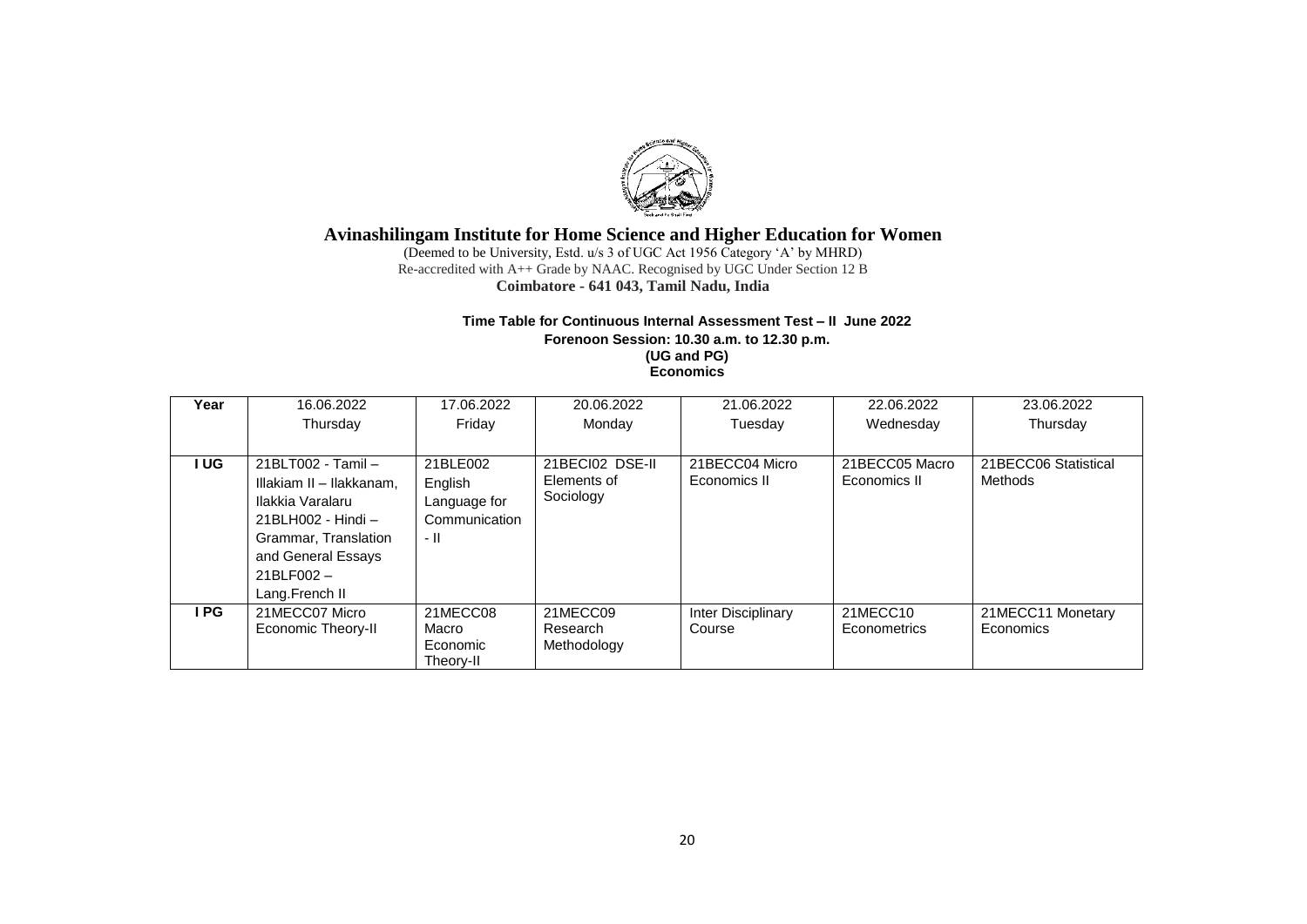

(Deemed to be University, Estd. u/s 3 of UGC Act 1956 Category 'A' by MHRD) Re-accredited with A++ Grade by NAAC. Recognised by UGC Under Section 12 B **Coimbatore - 641 043, Tamil Nadu, India**

### **Time Table for Continuous Internal Assessment Test – II June 2022 Forenoon Session: 10.30 a.m. to 12.30 p.m. (UG and PG) English**

| Year       | 16.06.2022<br>Thursday                                                                                                                                                     | 17.06.2022<br>Fridav                                   | 20.06.2022<br>Monday                       | 21.06.2022<br>Tuesday                                                                              | 22.06.2022<br>Wednesday                  | 23.06.2022<br>Thursday                 | 24.06.2022<br>Friday |
|------------|----------------------------------------------------------------------------------------------------------------------------------------------------------------------------|--------------------------------------------------------|--------------------------------------------|----------------------------------------------------------------------------------------------------|------------------------------------------|----------------------------------------|----------------------|
| <b>IUG</b> | 21BLT002 - Tamil - Illakiam<br>II - Ilakkanam, Ilakkia<br>Varalaru<br>21BLH002 - Hindi –<br>Grammar, Translation and<br><b>General Essays</b><br>21BLF002 - Lang.French II | 21BLE002 English<br>Language for<br>Communication - II | 21BENI02 DSE $-$<br>II Event<br>Management | 21BENC04 History<br>of English<br>Literature II – from<br>Victorian Age to the<br>Contemporary Age | 21BENC05<br><b>Phonetics</b>             | 21BENC06<br>Prose                      |                      |
| I PG       | 21MENC07 British Fiction                                                                                                                                                   | 21MENC08<br>Shakespeare                                | 21MENC09 New<br>Literatures in<br>English  | Inter Disciplinary<br>Course                                                                       | 21MENC10<br>Women Writings<br>in English | 21MENC11<br>Translations in<br>English | 21MENC12<br>Drama    |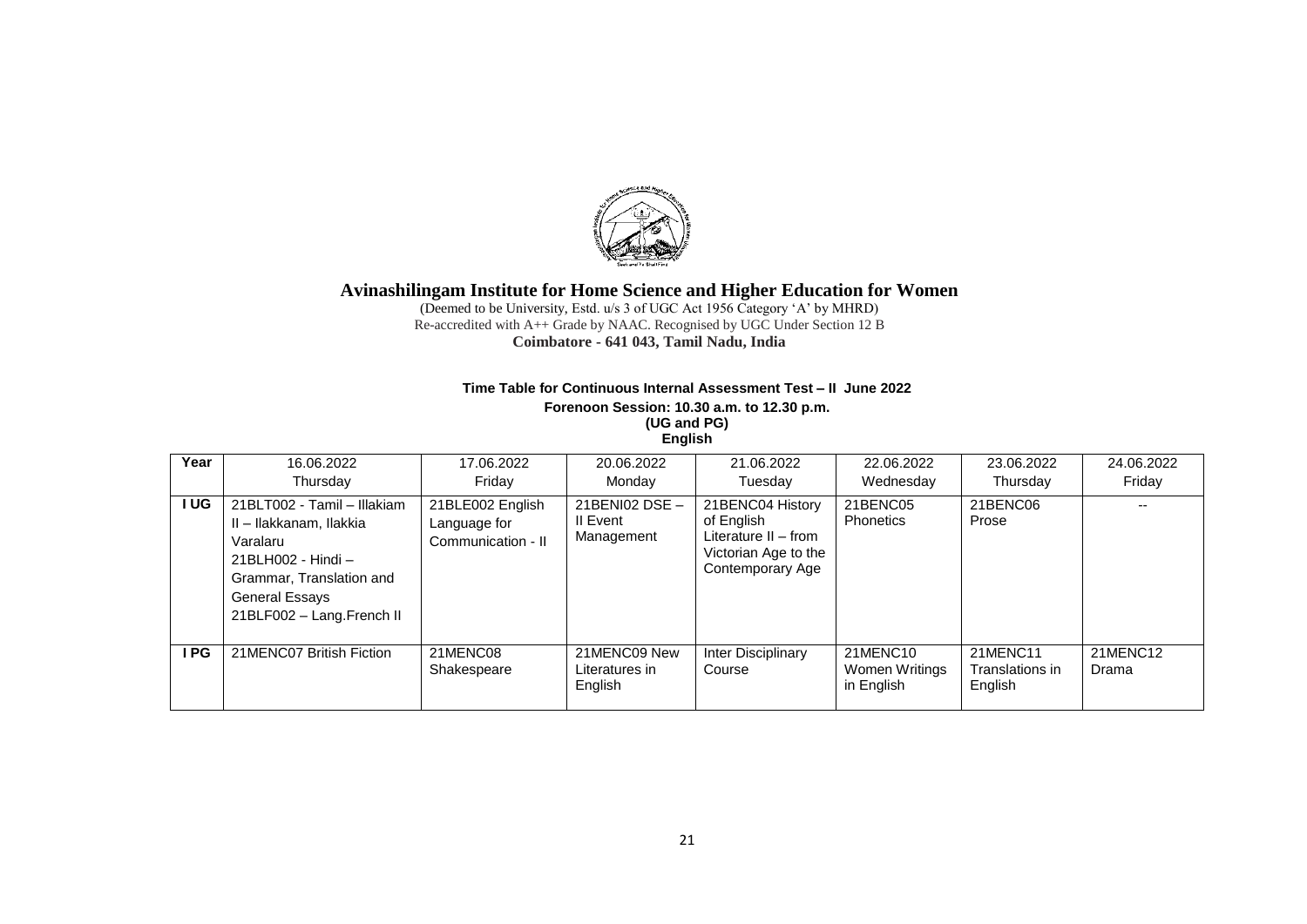

(Deemed to be University, Estd. u/s 3 of UGC Act 1956 Category 'A' by MHRD) Re-accredited with A++ Grade by NAAC. Recognised by UGC Under Section 12 B **Coimbatore - 641 043, Tamil Nadu, India**

#### **Time Table for Continuous Internal Assessment Test – II June 2022**

**Forenoon Session: 10.30 a.m. to 12.30 p.m.**

**(UG) Functional Hindi**

| Year  | 16.06.2022<br>Thursday                                                                                                                                               | 17.06.2022<br>Friday                                      | 20.06.2022<br>Monday                                 | 21.06.2022<br>Tuesday                                             | 22.06.2022<br>Wednesday                                                                 | 23.06.2022<br>Thursday                                              |
|-------|----------------------------------------------------------------------------------------------------------------------------------------------------------------------|-----------------------------------------------------------|------------------------------------------------------|-------------------------------------------------------------------|-----------------------------------------------------------------------------------------|---------------------------------------------------------------------|
| I UG  | 21BLT002 - Tamil - Illakiam II -<br>Ilakkanam, Ilakkia Varalaru<br>21BLH002 - Hindi - Grammar,<br><b>Translation and General Essays</b><br>21BLF002 - Lang.French II | 21BLE002 English<br>Language for<br>Communication - II    | 21BFHI02 DSE-II<br>Tamil Isai                        | 19BFHC04 Official<br><b>Correspondence Noting</b><br>and Drafting | 21BFHC05 Official<br>Language policy of<br>Government of Indian<br>and Functional Hindi | 19BFHC06 History of<br>English Literature<br>(Ancient and Medievel) |
|       |                                                                                                                                                                      |                                                           |                                                      | <b>Hindi and Journalism</b>                                       |                                                                                         |                                                                     |
| IP.G. | 21MHJC07 Bhasha Vigyan and<br>Development of Hindi Language                                                                                                          | 21MHJC08<br>Translation -<br>Applications and<br>Problems | 21MHJC09 Mass<br>Communication<br>(Electronic Media) | Inter Disciplinary<br>Course                                      | 21MHJC10 Hindi<br>Journalism and<br>Information<br>Technology                           | 21MHJC11 Development<br>of Hindi Journalism (Post<br>Independence)  |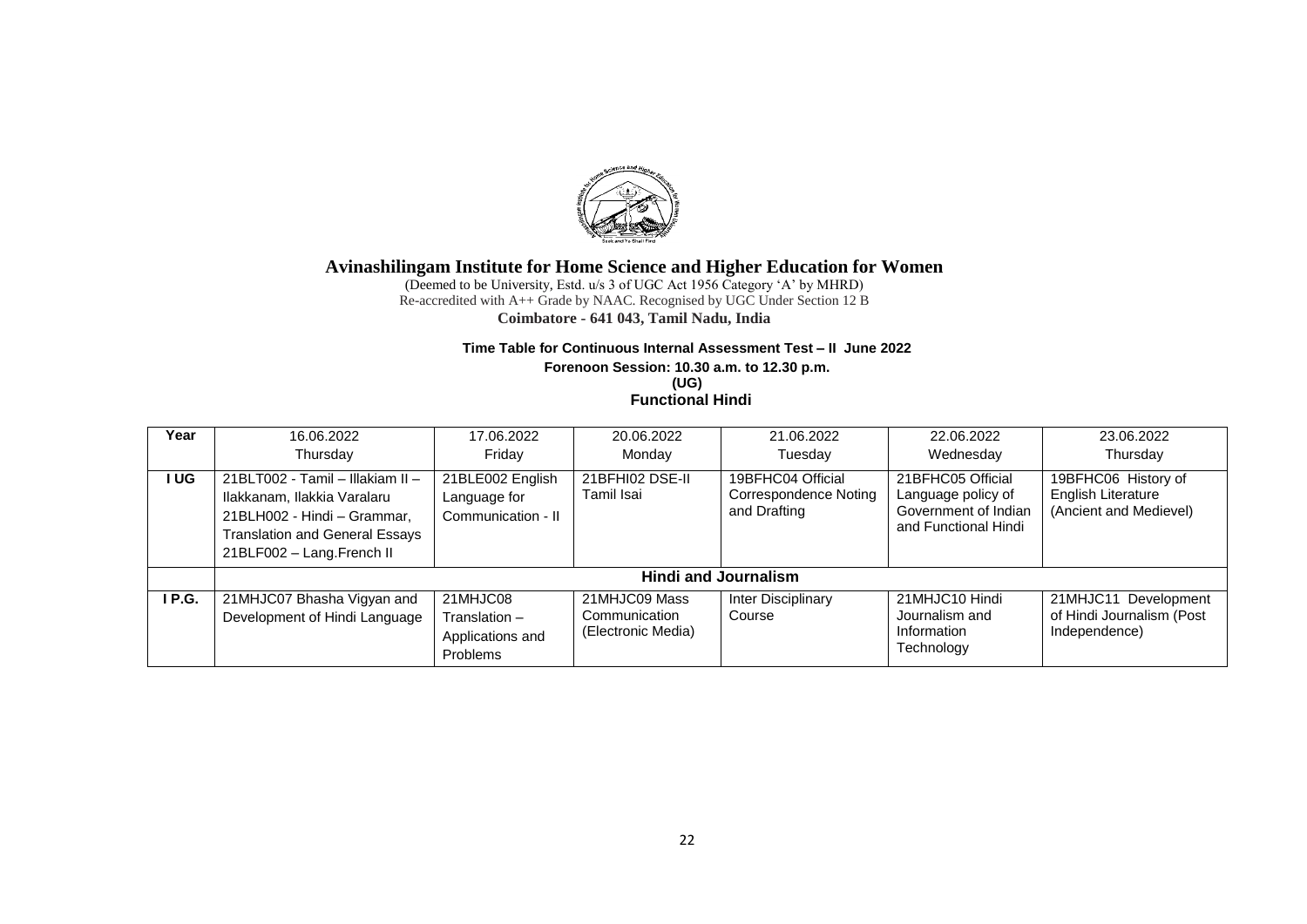

(Deemed to be University, Estd. u/s 3 of UGC Act 1956 Category 'A' by MHRD) Re-accredited with A++ Grade by NAAC. Recognised by UGC Under Section 12 B **Coimbatore - 641 043, Tamil Nadu, India**

### **Time Table for Continuous Internal Assessment Test – II June 2022 Forenoon Session: 10.30 a.m. to 12.30 p.m.**

### **Commerce - U.G.**

| Year                                  | 16.06.2022                            | 17.06.2022         | 20.06.2022          | 21.06.2022         | 22.06.2022       | 23.06.2022          |
|---------------------------------------|---------------------------------------|--------------------|---------------------|--------------------|------------------|---------------------|
|                                       | Thursday                              | Friday             | Monday              | Tuesday            | Wednesday        | Thursday            |
|                                       |                                       |                    |                     |                    |                  |                     |
| I UG                                  | 21BIED02 Macro                        | 21BLE002 English   | 21BCOI02 DSE - II   | 21BCOC04 Financial | 21BCOC05 Banking | 21BCOC05            |
|                                       | Economics                             | Language for       | <b>Business</b>     | Accounting - II    | law and Practice | Marketing           |
|                                       |                                       | Communication - II | <b>Mathematics</b>  |                    |                  |                     |
|                                       | Major: B. Com CA                      |                    |                     |                    |                  |                     |
| I UG                                  | 21BIED02 Macro                        | 21BLE002 English   | $21BCO102$ DSE - II | 21BCCC04 Financial | 21BCCC05         |                     |
|                                       | Economics                             | Language for       | <b>Business</b>     | Accounting - II    | Principles of    |                     |
|                                       |                                       | Communication - II | <b>Mathematics</b>  |                    | Management       |                     |
| Major:                                | <b>B. Com Professional Accounting</b> |                    |                     |                    |                  |                     |
| I UG                                  | 21BIED02 Macro                        | 21BLE002 English   | 21BCPI02 DSE-II     | 21BCPC04           | 21BCPC05 Banking | 21BCPC06            |
|                                       | Economics                             | Language for       | <b>Business</b>     | Fundamentals of    | Law and Practice | Business Law - II   |
|                                       |                                       | Communication - II | <b>Mathematics</b>  | Accounting - II    |                  |                     |
| Major: B.Com. Corporate Secretaryship |                                       |                    |                     |                    |                  |                     |
| I UG                                  | 21BICRC02                             | 21BLE002 English   | $21BCRI02$ DSE - II | 21BICRC04 Advanced | 21BICRC05        | 21BCRC06            |
|                                       | Entrepreneurship                      | Language for       | <b>Business</b>     | Accounting         | <b>Business</b>  | <b>Business Law</b> |
|                                       | Development                           | Communication - II | Communication       |                    | Environment      |                     |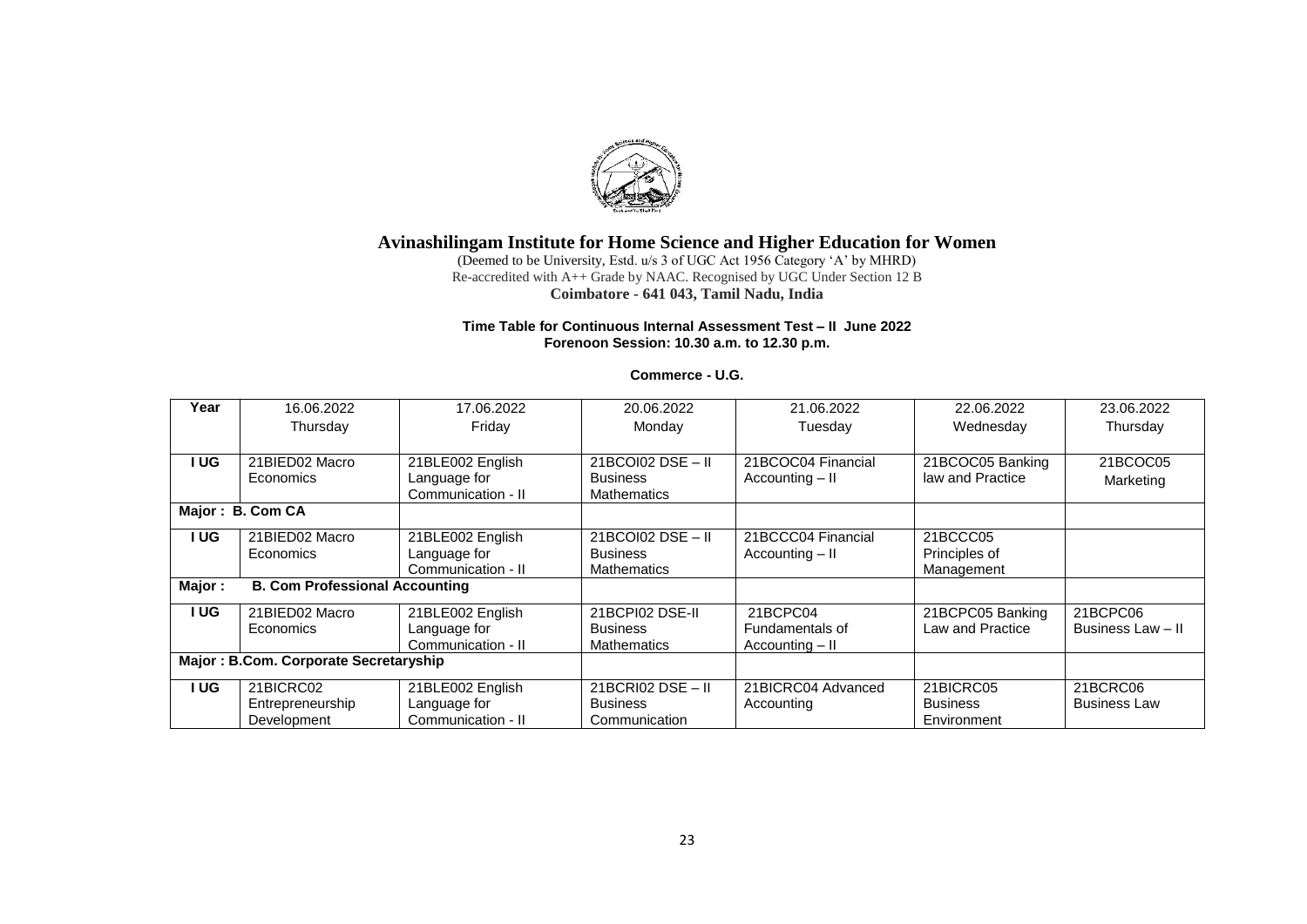

(Deemed to be University, Estd. u/s 3 of UGC Act 1956 Category 'A' by MHRD) Re-accredited with A+ Grade by NAAC. Recognised by UGC Under Section 12 B **Coimbatore - 641 043, Tamil Nadu, India**

### **Time Table for Continuous Internal Assessment Test – II June 2022 Forenoon Session: 10.30 a.m. to 12.30 PM**

**Commerce (P.G.)**

| Year | 16.06.2022                           | 17.06.2022                               | 20.06.2022                                      | 21.06.2022                      | 22.06.2022                                    | 23.06.2022                                                          | 24.06.2022                                                                                                                                                     | 27.06.2022                                                                                                                                                                  |
|------|--------------------------------------|------------------------------------------|-------------------------------------------------|---------------------------------|-----------------------------------------------|---------------------------------------------------------------------|----------------------------------------------------------------------------------------------------------------------------------------------------------------|-----------------------------------------------------------------------------------------------------------------------------------------------------------------------------|
|      | Thursday                             | Fridav                                   | Mondav                                          | Tuesday                         | Wednesday                                     | Thursday                                                            | Friday                                                                                                                                                         | Monday                                                                                                                                                                      |
| I PG | 21MCOC09<br>Management<br>Accounting | 21MCOC10 Human<br>Resource<br>Management | 21MCOC11<br><b>Business Research</b><br>Methods | Inter<br>Disciplinary<br>Course | 21MCOC12<br>Accounting<br>Software -<br>Tally | 21MCOC13<br>Entrepreneurship<br>and Small<br>Business<br>Management | 21MCOC14<br><b>14A Elective-I</b><br>Paper I<br>Finance –<br>Investment<br>Banking<br><b>14B Elective-II</b><br>Paper I<br>Marketing -<br>Retail<br>Management | 21MCOC15<br>15A Elective-I Paper II<br>Finance - International<br>Financial<br>Management<br>15B Elective-II Paper II<br>Marketing - Customer<br>Relationship<br>Management |

## **M.Com. (C.A.)**

| Year  | 16.06.2022                        | 17.06.2022 | 20.06.2022                            | 21.06.2022                | 22.06.2022                    |
|-------|-----------------------------------|------------|---------------------------------------|---------------------------|-------------------------------|
|       | Thursday                          | Fridav     | Mondav                                | Tuesdav                   | Wednesday                     |
| I PG. | 21MCCC09 Management<br>Accounting |            | 21MCCC11 Business Research<br>Methods | Inter Disciplinary Course | 21MCCC14 Software Engineering |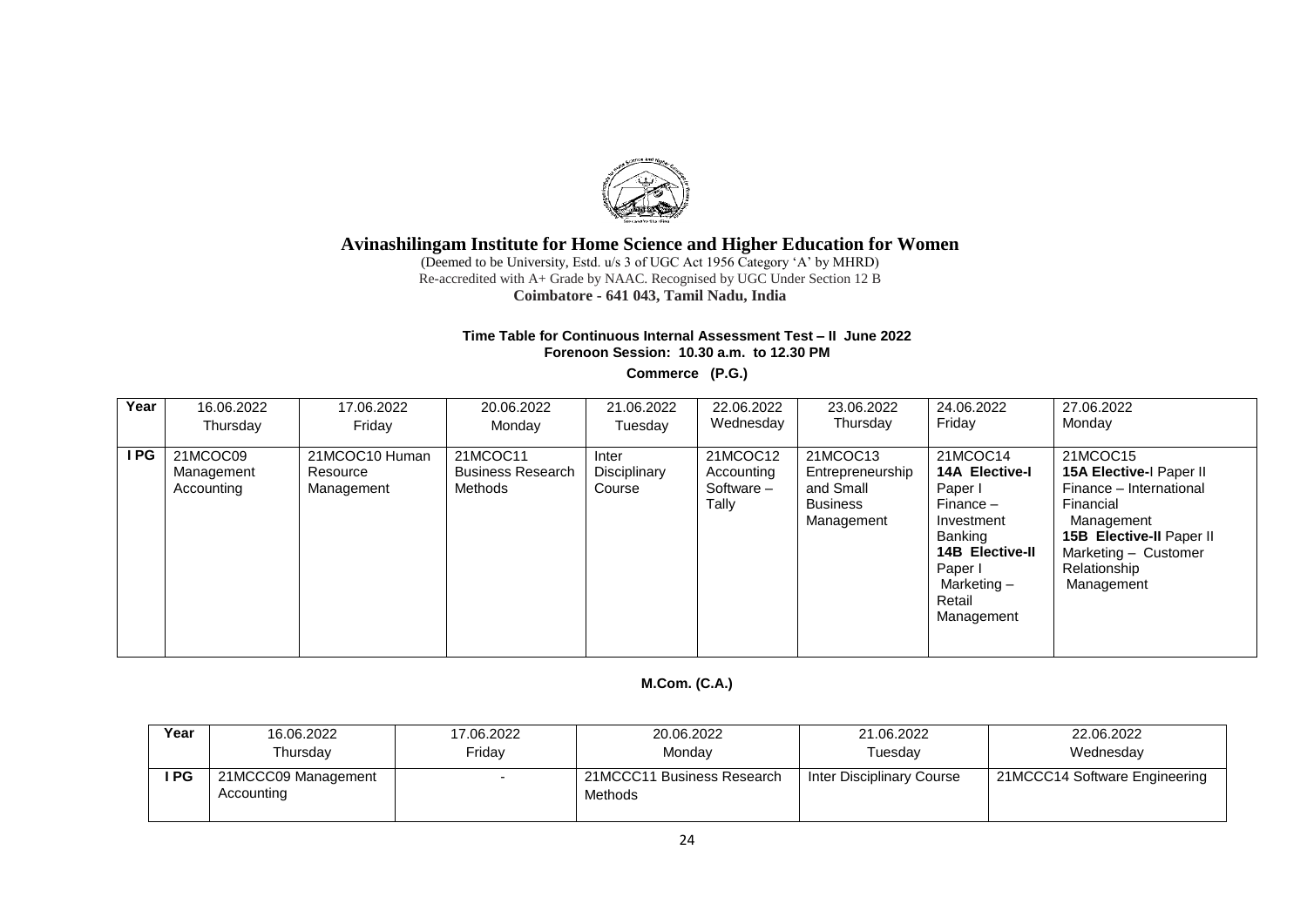

(Deemed to be University, Estd. u/s 3 of UGC Act 1956 Category 'A' by MHRD) Re-accredited with A+ Grade by NAAC. Recognised by UGC Under Section 12 B **Coimbatore - 641 043, Tamil Nadu, India**

### **Time Table for Continuous Internal Assessment Test – II June 2022 Forenoon Session: 10.30 a.m. to 12.30 p.m. (UG and PG) B.B.A. -Tourism**

| Year       | 16.06.2022                            | 17.06.2022         | 20.06.2022       | 21.06.2022          | 22.06.2022              | 23.06.2022             | 24.06.2022       |
|------------|---------------------------------------|--------------------|------------------|---------------------|-------------------------|------------------------|------------------|
|            | Thursday                              | Friday             | Monday           | Tuesday             | Wednesday               | Thursday               | Friday           |
| <b>IUG</b> | 21BLT002 - Tamil - Illakiam II -      | 21BLE002 English   | 21BTOI02 DSE-II  | 21BTOC04            | 21BTOC05                | 21BTOC06               |                  |
|            | Ilakkanam, Ilakkia Varalaru           | Language for       | Entrepreneurship | Management          | <b>Tourism Business</b> | Indian Tourism         |                  |
|            | 21BLH002 - Hindi - Grammar.           | Communication - II | Development      | Concepts            |                         | Resources              |                  |
|            | <b>Translation and General Essays</b> |                    |                  |                     |                         |                        |                  |
|            | 21BCF002 - Comm. French II            |                    |                  |                     |                         |                        |                  |
|            | Major: BBA - Retail Management        |                    |                  |                     |                         |                        |                  |
|            |                                       |                    |                  |                     |                         |                        |                  |
| <b>IUG</b> | 21BLT002 - Tamil - Illakiam II -      | 21BLE002 English   |                  | 21BREC04 Principles | 21BREC05                | 21BREC06               |                  |
|            | Ilakkanam, Ilakkia Varalaru           | Language for       |                  | of Accountancy      | Marketing               | <b>Retail Consumer</b> |                  |
|            | 21BLH002 - Hindi - Grammar,           | Communication - II |                  |                     | Management              | <b>Behaviour</b>       |                  |
|            | <b>Translation and General Essays</b> |                    |                  |                     |                         |                        |                  |
|            | 21BCF002 - Comm. French II            |                    |                  |                     |                         |                        |                  |
| I PG       | 21MTAC08 Customer                     | 21MTAC09 Tourism   | 21MTAC10         | Inter Disciplinary  | 21MTAC11 World          | 21MTAC12               | 21MTAC13         |
|            | Relationship Management               | Marketing          | Accounting and   | Course              | <b>Tourism</b>          | Culture and            | Specialization   |
|            |                                       |                    | Financial        |                     | Geography               | Heritage Tourism       | 13A MICE and     |
|            |                                       |                    | Management       |                     |                         |                        | Event Management |
|            |                                       |                    |                  |                     |                         |                        | 13B Strategic    |
|            |                                       |                    |                  |                     |                         |                        | Human Resource   |
|            |                                       |                    |                  |                     |                         |                        | Development      |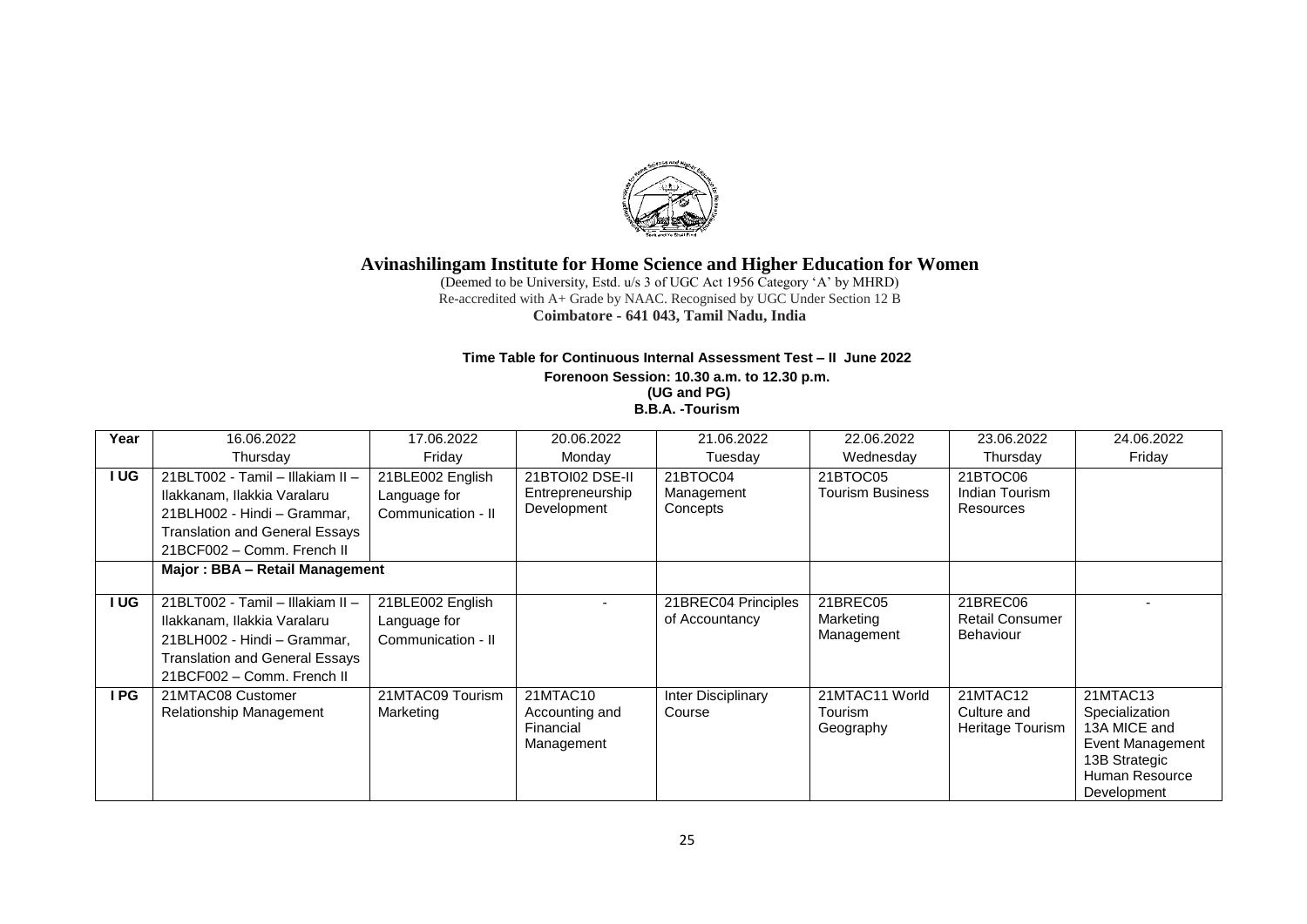

(Deemed to be University, Estd. u/s 3 of UGC Act 1956 Category 'A' by MHRD) Re-accredited with A+ Grade by NAAC. Recognised by UGC Under Section 12 B **Coimbatore - 641 043, Tamil Nadu, India**

#### **Time Table for Continuous Internal Assessment Test – II June 2022**

**Forenoon 10.30 a.m. to 12.30 p.m.**

### **Major : Business Administration**

|      | 16.06.2022                           | 17.06.2022                          | 20.06.2022                                  | 21.06.2022                      | 22.06.2022                                                                                                                              | 23.06.2022                                                                            | 24.06.2022                                                                                                                     | 27.06.2022                                                                                                                         | 28.06.2022                                                                                                                       | 29.6.2022                                                                                            |
|------|--------------------------------------|-------------------------------------|---------------------------------------------|---------------------------------|-----------------------------------------------------------------------------------------------------------------------------------------|---------------------------------------------------------------------------------------|--------------------------------------------------------------------------------------------------------------------------------|------------------------------------------------------------------------------------------------------------------------------------|----------------------------------------------------------------------------------------------------------------------------------|------------------------------------------------------------------------------------------------------|
|      | Thursday                             | Friday                              | Monday                                      | Tuesdav                         | Wednesday                                                                                                                               | Thursday                                                                              | Friday                                                                                                                         | Monday                                                                                                                             | Tuesdav                                                                                                                          | Wednesday                                                                                            |
| I PG | 21MBAC10<br>Operations<br>Management | 21MBAC11<br>Financial<br>Management | 21MBAC12<br>Legal Aspects of<br>Company Law | Inter<br>Disciplinary<br>Course | 21MBAC14<br>Specialisation I P.I<br>14M e - Customer<br>Relationship<br>Management<br>14H Organisational<br>Dynamics and<br>Development | 21MBAC15<br>Specialisation II P.I<br>15S Information<br>Security and Audit<br>Control | 21MBAC15<br>Specialisation II P.I<br>15F Investment<br>and Security<br>Analysis<br>15E Family<br><b>Business</b><br>Management | 21MBAC16<br>Specialisation<br>I P.II<br>16M Supply<br>chain and<br>Logistics<br>Management<br>16H Human<br>Resource<br>Development | 21MBAC17<br>Specialisation II P.I<br>17 F Tax planning<br>and Management<br>17E Micro and<br><b>Small Business</b><br>Management | 21MBAC17<br>Specialisation<br><b>II P.II 17S</b><br>Internet<br>Programming<br>for $e -$<br>Commerce |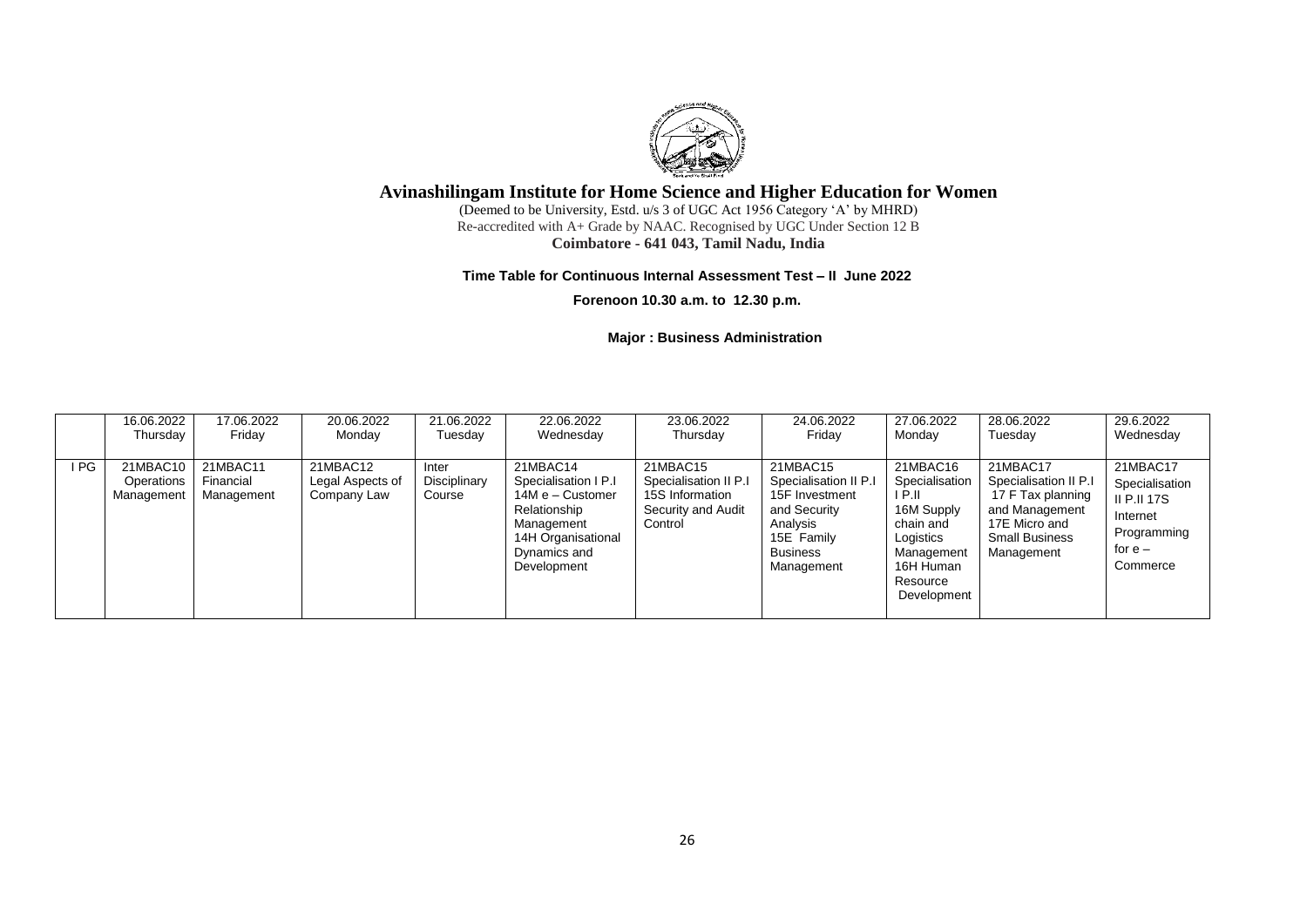

(Deemed to be University, Estd. u/s 3 of UGC Act 1956 Category 'A' by MHRD) Re-accredited with A++ Grade by NAAC. Recognised by UGC Under Section 12 B **Coimbatore - 641 043, Tamil Nadu, India**

#### **Time Table for Continuous Internal Assessment Test – II June 2022**

**Forenoon 10.30 a.m. to 12.30 p.m.**

### **Major : M.B.A. – Information Technology**

| Year | 16.06.2022                           | 17.06.2022                          | 20.06.2022                            | 21.06.2022                      | 22.06.2022                                                                                                                                         | 23.06.2022                                                                                      | 24.06.2022                                                                     | 27.06.2022                                                                                                                      | 28.06.2022                                                                      | 29.6.2022                                                                                     |
|------|--------------------------------------|-------------------------------------|---------------------------------------|---------------------------------|----------------------------------------------------------------------------------------------------------------------------------------------------|-------------------------------------------------------------------------------------------------|--------------------------------------------------------------------------------|---------------------------------------------------------------------------------------------------------------------------------|---------------------------------------------------------------------------------|-----------------------------------------------------------------------------------------------|
|      | Thursday                             | Friday                              | Monday                                | Tuesday                         | Wednesday                                                                                                                                          | Thursday                                                                                        | Friday                                                                         | Monday                                                                                                                          | Tuesday                                                                         | Wednesday                                                                                     |
| I PG | 21MBMC10<br>Operations<br>Management | 21MBMC11<br>Financial<br>Management | 21MBMC12<br>Company and<br>Cyber Laws | Inter<br>Disciplinary<br>Course | 21MBMC14<br>Specialisation I<br>P.I<br>$14M e -$<br>Customer<br>Relationship<br>Management<br>14H<br>Organisational<br>Dynamics and<br>Development | 21MBMC15<br>Specialisation II<br>P.I<br>15S Information<br>Security and<br><b>Audit Control</b> | 21MBMC14<br>Specialisation I P.I<br>14F Investment<br>and Security<br>Analysis | 21MBMC16<br>Specialisation I P.II<br>16M Supply chain<br>and<br>Logistics<br>Management<br>16H Human<br>Resource<br>Development | 21MBMC16<br>Specialisation<br>I P.II.<br>16 F Tax<br>planning and<br>Management | 21MBMC17<br>Specialisation<br>II P.II 17S<br>Internet<br>Programming<br>for $e -$<br>Commerce |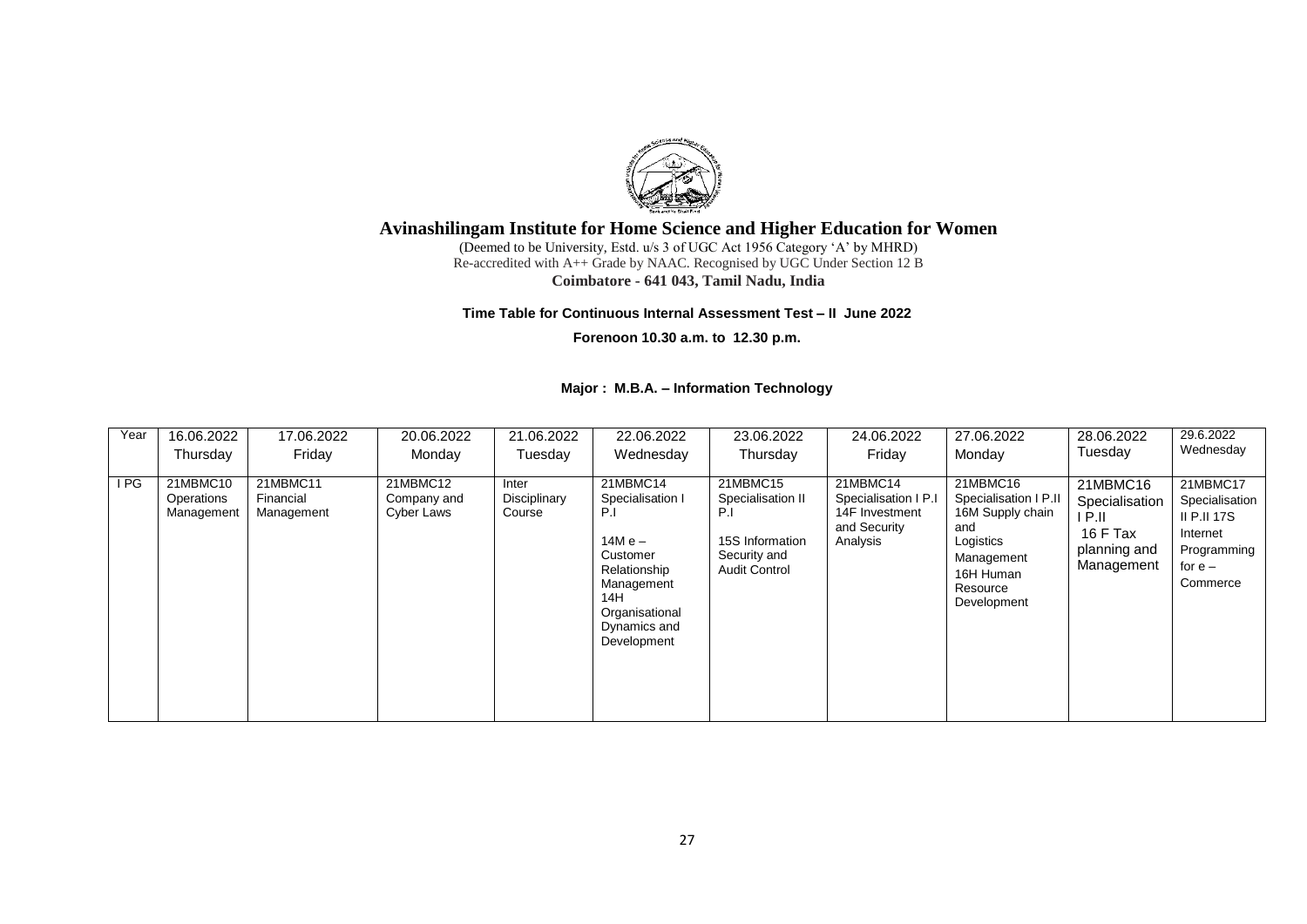

(Deemed to be University, Estd. u/s 3 of UGC Act 1956 Category 'A' by MHRD) Re-accredited with A++ Grade by NAAC. Recognised by UGC Under Section 12 B **Coimbatore - 641 043, Tamil Nadu, India**

#### **Time Table for Continuous Internal Assessment Test – II June 2022 Forenoon Session: 10.30 a.m. to 12.30 p.m.**

**(UG) Special Education and Mathematics** 

| Year | 16.06.2022                                      | 17.06.2022                                             | 20.06.2022                                         | 21.06.2022                                      | 22.06.2022                                            | 23.06.2022                         |
|------|-------------------------------------------------|--------------------------------------------------------|----------------------------------------------------|-------------------------------------------------|-------------------------------------------------------|------------------------------------|
|      | Thursday                                        | Fridav                                                 | Monday                                             | Tuesday                                         | Wednesday                                             | Thursdav                           |
| UG   | 21BSEC03<br>Implication of Visual<br>Impairment | 21BLE002 English<br>Language for<br>Communication - II | $21BSE102$ DSE $-$ II $-$<br><b>Allied Physics</b> | 21BMAC04 Integral and<br><b>Vector Calculus</b> | 21BMAC05<br>Trigonometry and<br>Laplace<br>Transforms | 21BMAC06 Differential<br>Equations |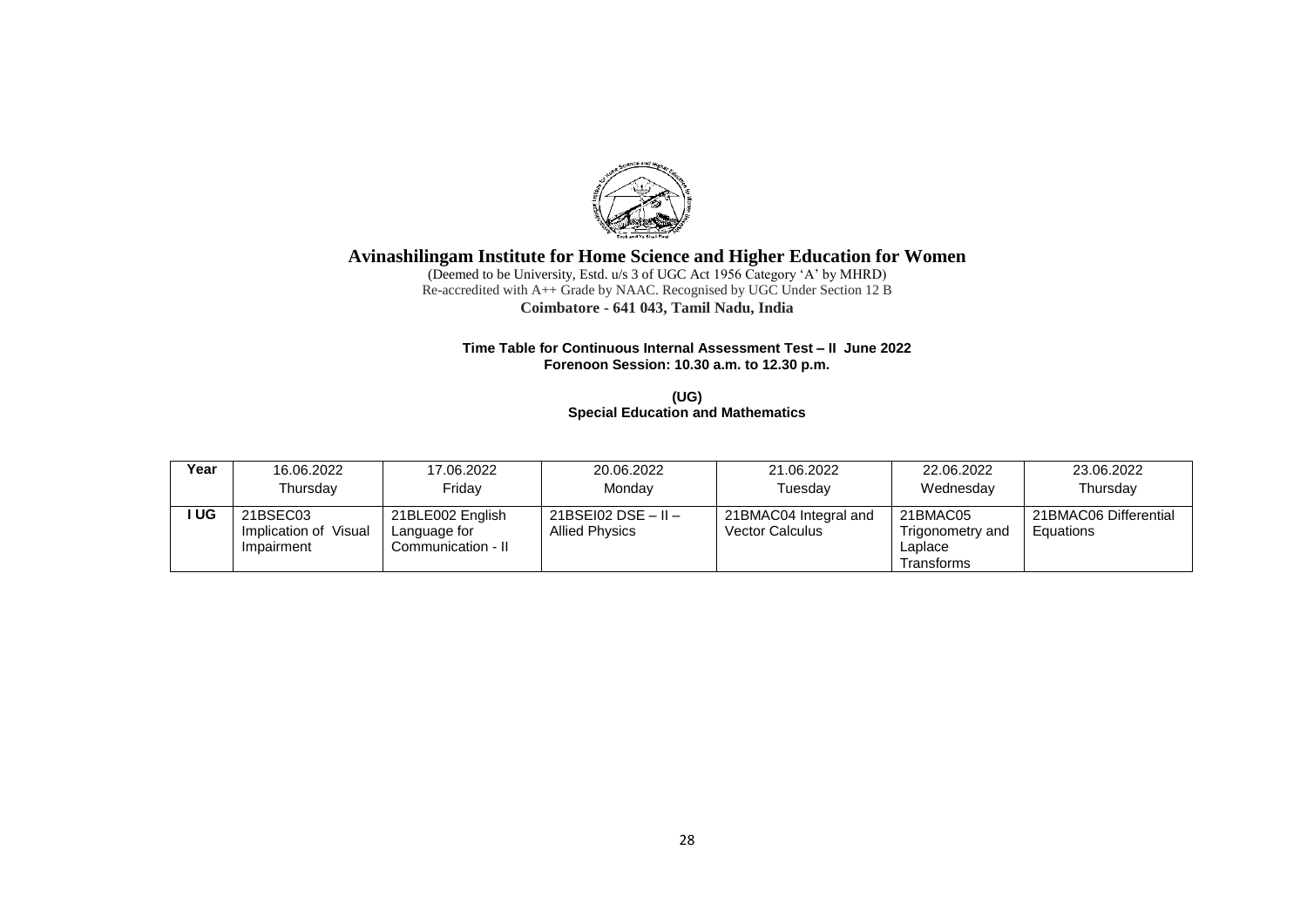

(Deemed to be University, Estd. u/s 3 of UGC Act 1956 Category 'A' by MHRD) Re-accredited with A++ Grade by NAAC. Recognised by UGC Under Section 12 B **Coimbatore - 641 043, Tamil Nadu, India**

### **Time Table for Continuous Internal Assessment Test – II June 2022**

**Forenoon Session: 10.30 a.m. to 12.30 p.m. (UG)**

| <b>Physical Education</b> |  |  |
|---------------------------|--|--|
|                           |  |  |

| Year  | 16.06.2022                                                                                                                                                            | 17.06.2022                                             | 20.06.2022                                 | 21.06.2022                         | 22.06.2022                                                                         |
|-------|-----------------------------------------------------------------------------------------------------------------------------------------------------------------------|--------------------------------------------------------|--------------------------------------------|------------------------------------|------------------------------------------------------------------------------------|
|       | Thursday                                                                                                                                                              | Fridav                                                 | Mondav                                     | Tuesdav                            | Wednesday                                                                          |
| I UG. | 21BLT002 - Tamil - Illakiam  <br>II - Ilakkanam, Ilakkia<br>Varalaru<br>21BLH002 - Hindi –<br>Grammar, Translation and<br>General Essays<br>21BLF002 - Lang.French II | 21BLE002 English<br>Language for<br>Communication - II | 21BPEI02 DSE-II Sports<br><b>Nutrition</b> | 21BPEC04 Anatomy and<br>Physiology | 21BPEC05 Theory of Games and<br>Sports-II (Kabaddi, Ballbadminton<br>and Handball) |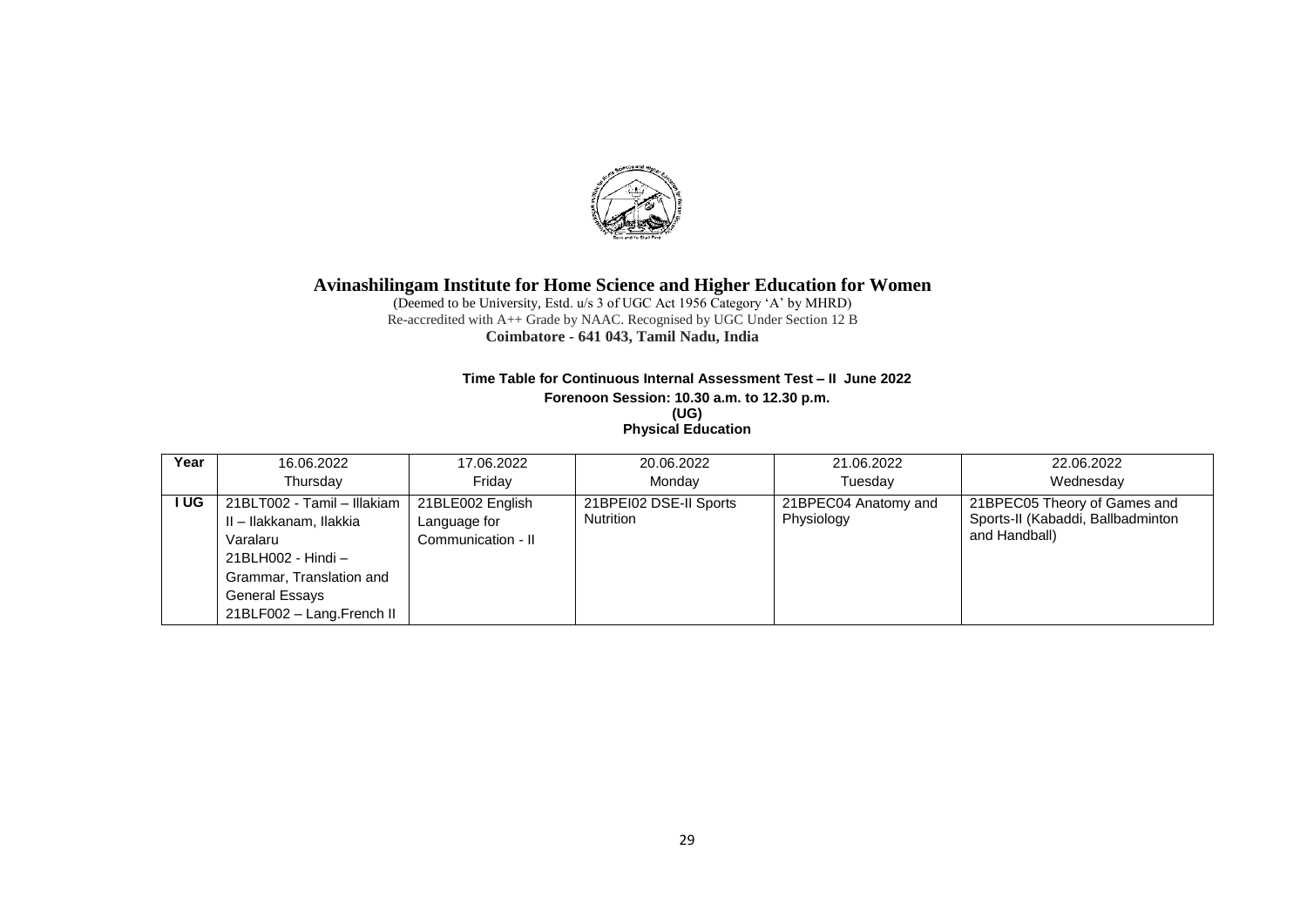

(Deemed to be University, Estd. u/s 3 of UGC Act 1956 Category 'A' by MHRD) Re-accredited with A++ Grade by NAAC. Recognised by UGC Under Section 12 B **Coimbatore - 641 043, Tamil Nadu, India**

### **Time Table for Continuous Internal Assessment Test – II June 2022 Forenoon Session: 10.30 a.m. to 12.30 p.m.**

## **(U.G. and P.G.)**

## **Information Technology**

| Year | 16.06.2022                                                                                                                                                            | 17.06.2022                                             | 20.06.2022                                     | 21.06.2022                                           | 22.06.2022                              |
|------|-----------------------------------------------------------------------------------------------------------------------------------------------------------------------|--------------------------------------------------------|------------------------------------------------|------------------------------------------------------|-----------------------------------------|
|      | Thursday                                                                                                                                                              | Fridav                                                 | Monday                                         | Tuesday                                              | Wednesday                               |
| I UG | 21BLT002 - Tamil -<br>Illakiam II - Ilakkanam.<br>Ilakkia Varalaru<br>21BLH002 - Hindi -<br>Grammar, Translation<br>and General Essays<br>21BCF002-<br>Comm.French II | 21BLE002 English<br>Language for<br>Communication - II | 21BITI02 DSE-II Discrete<br><b>Mathematics</b> | 21BITC05 Digital<br>Fundamentals and<br>Architecture | 21BITC06 Object Oriented<br>Programming |
| PG   | 21MITC07 Internet of<br><b>Things</b>                                                                                                                                 | 21MITC08 Deep<br>Learning                              | 21MITC09 Internet and<br>Web Programming       | Inter Disciplinary Course                            | 21MITC10 Open Source<br>Technologies    |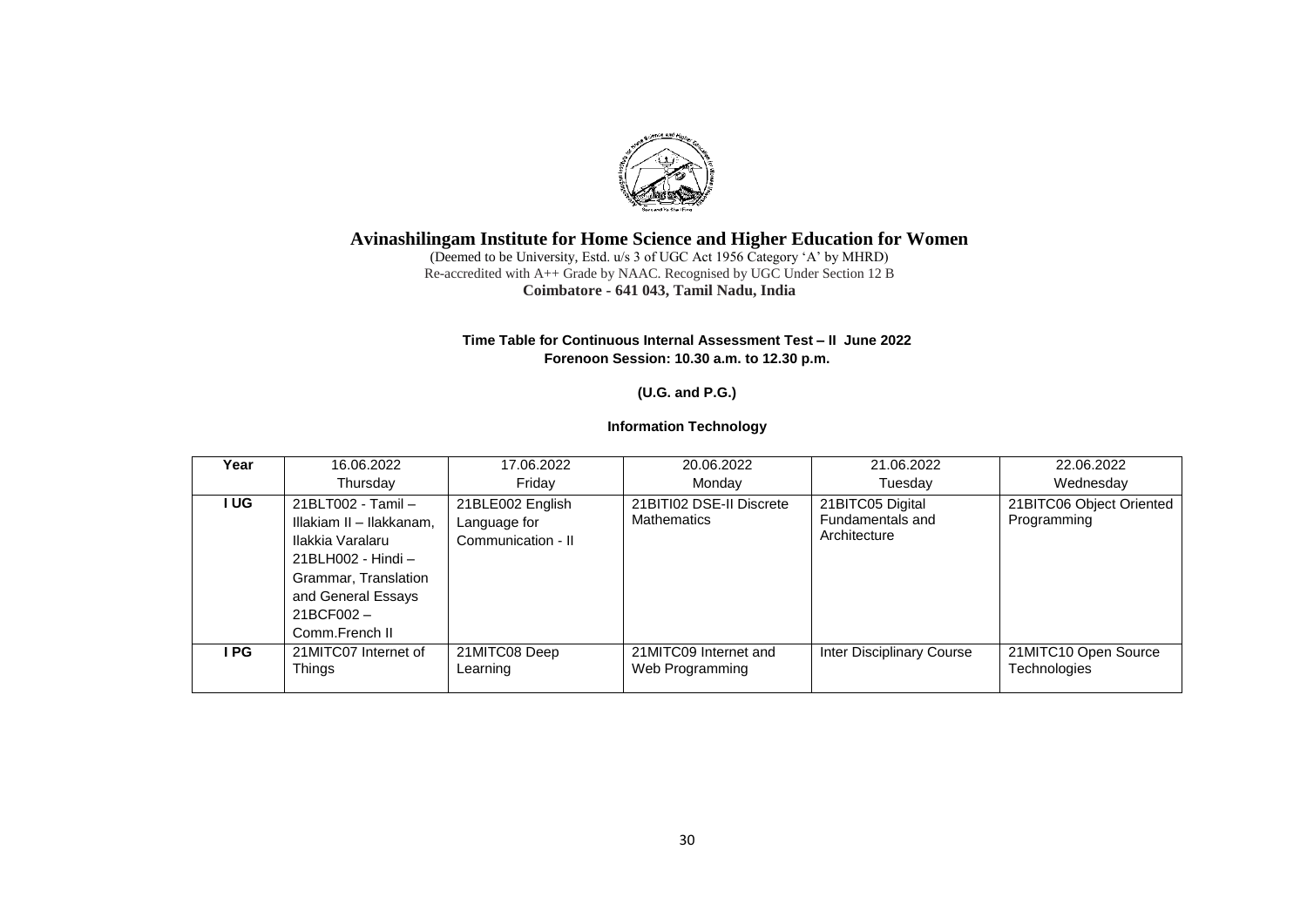

(Deemed to be University, Estd. u/s 3 of UGC Act 1956 Category 'A' by MHRD) Re-accredited with A++ Grade by NAAC. Recognised by UGC Under Section 12 B **Coimbatore - 641 043, Tamil Nadu, India**

#### **Time Table for Continuous Internal Assessment Test – II June 2022 Forenoon Session: 10.30 a.m. to 12.30 p.m. (UG) Visual Communication**

| Year | 16.06.2022                                                                                                                                                            | 17.06.2022                                             | 20.06.2022                                    | 21.06.2022                                | 22.06.2022              | 23.06.2022                                |
|------|-----------------------------------------------------------------------------------------------------------------------------------------------------------------------|--------------------------------------------------------|-----------------------------------------------|-------------------------------------------|-------------------------|-------------------------------------------|
|      | Thursday                                                                                                                                                              | Fridav                                                 | Monday                                        | Tuesdav                                   | Wednesday               | Thursday                                  |
| I UG | 21BLT002 - Tamil -<br>Illakiam II - Ilakkanam,<br>Ilakkia Varalaru<br>21BLH002 - Hindi -<br>Grammar, Translation<br>and General Essays<br>21BCF002-<br>Comm.French II | 21BLE002 English<br>Language for<br>Communication - II | 21BVCI02 DSE-II<br>Principles of<br>Marketing | 21BVCC05 Communication<br><b>Theories</b> | 21BVCC06<br>Photography | 21BVCC07 Media,<br>Society and<br>Culture |